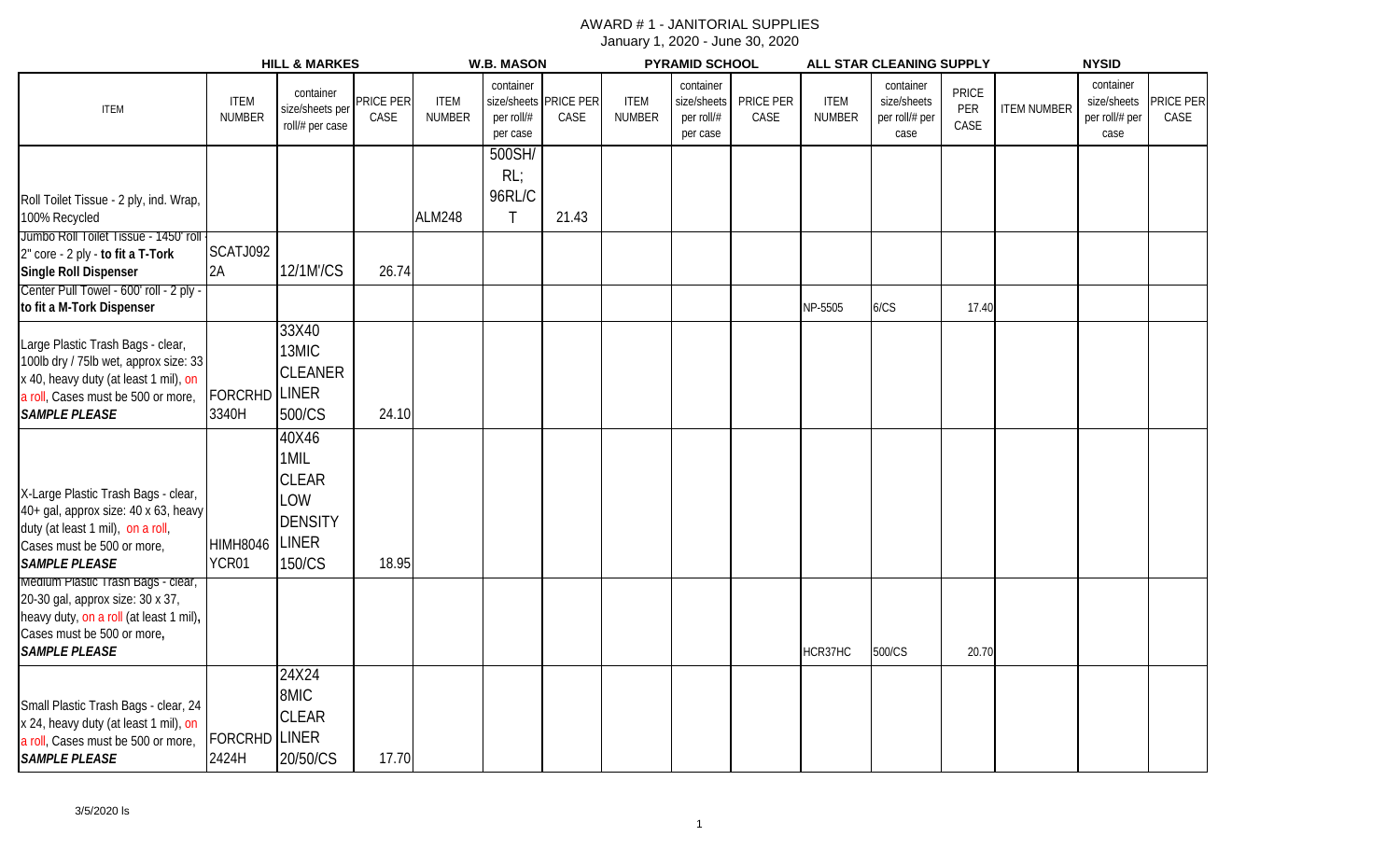| Cups: 1oz medicine, clear,<br>graduated, non-sterile                                                            |                |                                                                                                  |       | CSWMC50<br>$00\,$         | 5000/CS | 21.60 |  |  |  |  |  |
|-----------------------------------------------------------------------------------------------------------------|----------------|--------------------------------------------------------------------------------------------------|-------|---------------------------|---------|-------|--|--|--|--|--|
| Cups: 5oz cold, 2 7/8"H x 1 1/2"<br>base                                                                        |                |                                                                                                  |       | CSWC5OZ<br>CPP2500        | 2500/CT | 24.69 |  |  |  |  |  |
| Cups: 7oz cold, plastic, Dart Conex<br>#7N25 or equal                                                           |                |                                                                                                  |       | CSWD7OZ<br><b>PPC1200</b> | 1200/CS | 10.66 |  |  |  |  |  |
| Cups: 8oz hot/cold, styrofoam<br>DC8J8                                                                          |                |                                                                                                  |       | DCC8J8                    | 1000/CT | 19.65 |  |  |  |  |  |
| Furniture Polish / aerosol, Pledge,<br>or equal, Provide Sample if equal<br>product                             | CLRCS232 S     | <b>CLAIRE</b><br><b>SPRAY</b><br><b>SHINE</b><br><b>FURNITUR</b><br><b>E POLISH</b><br>12/170Z/C | 25.30 |                           |         |       |  |  |  |  |  |
| Multi Surface Dusting & Cleaning,<br>Endust, or equal, Provide Sample   ECO61962 NT<br>& Specs if equal product | 91             | <b>ENDUST</b><br><b>DUST</b><br><b>MOP</b><br><b>AEROSOL</b><br><b>TREATME</b><br>6/150Z/CS      | 26.11 |                           |         |       |  |  |  |  |  |
| Wood Cleaner/Polish, 2 in 1,<br>Orange Glo or equal, 32 oz,<br>Provide sample if equal product                  | $\overline{0}$ | <b>SHINE UP</b><br><b>LEMON</b><br><b>FURNITUR</b><br>DIV499548 E POLISH<br>12QT/CS              | 51.88 |                           |         |       |  |  |  |  |  |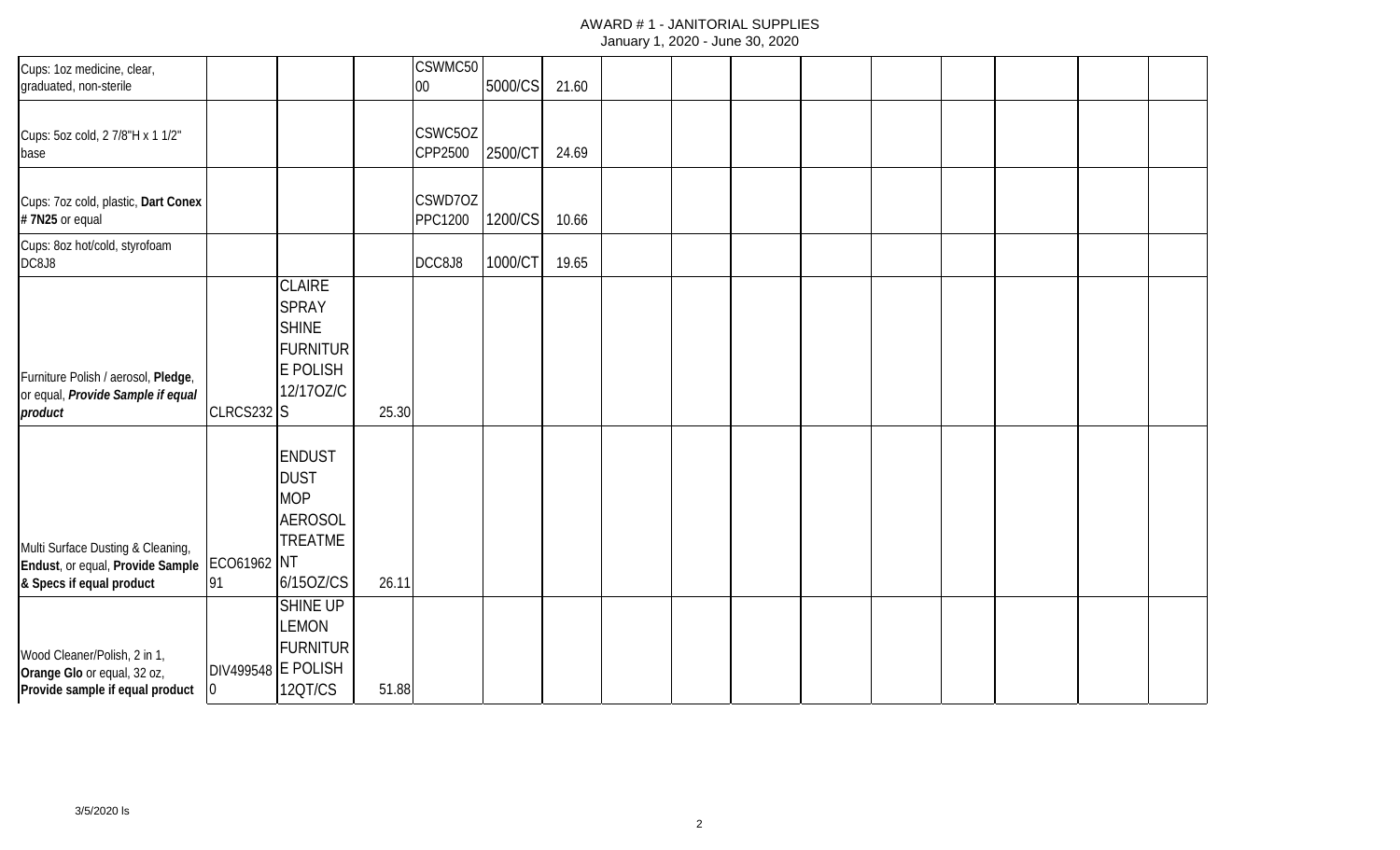|                                                                                                                    |                        | <b>SIMONIZ</b>                                                                                      |       |                              |                |       |                           |                        |       |  |  |  |
|--------------------------------------------------------------------------------------------------------------------|------------------------|-----------------------------------------------------------------------------------------------------|-------|------------------------------|----------------|-------|---------------------------|------------------------|-------|--|--|--|
| Everyday Cleaner, Hardwood &<br>Laminate Floor, Orange Glo, or<br>equal, 32 oz, Provide sample if<br>equal product | 004                    | $AP-7$<br><b>NEUTRAL</b><br>FLOOR<br>SMZP2666 CLEANER<br>4/1GL/CS                                   | 16.03 |                              |                |       |                           |                        |       |  |  |  |
|                                                                                                                    |                        |                                                                                                     |       |                              |                |       |                           | 12 18 oz               |       |  |  |  |
| Stainless Steel Cleaner, oil based -<br>16-18 oz                                                                   |                        |                                                                                                     |       |                              |                |       | <b>CHASE</b><br>#433-4111 | CANS/C<br><sup>S</sup> | 27.69 |  |  |  |
| Liquid Disinfectant/Cleaner (non-<br>abrasive) Comet or equal, 32 oz<br><b>NOT CRÈME</b>                           | JNJ4743                | <b>VIREX TB</b><br><b>HOSPITAL</b><br><b>DISINFEC</b><br>TANT,<br>RTU,<br>12/320Z/C<br><sub>S</sub> | 40.45 |                              |                |       |                           |                        |       |  |  |  |
| Roll Paper Towel/Perf,, sample                                                                                     |                        |                                                                                                     |       |                              |                |       |                           |                        |       |  |  |  |
| please - WHITE - RECYCLED                                                                                          | CASK085                | 30/85/CS                                                                                            | 16.18 |                              |                |       |                           |                        |       |  |  |  |
| Roll Paper Towel/Perf, good quality,<br>sample please - BROWN -<br><b>RECYCLED</b>                                 | MORR680                | 8" BROWN<br><b>ROLL</b><br><b>TOWEL</b><br>6/800'/CS                                                | 14.76 |                              |                |       |                           |                        |       |  |  |  |
| Roll Paper Towel - equal to Brawny<br>or Bounty                                                                    |                        |                                                                                                     |       | MRC06350                     | 30/85SH<br>/CT | 16.99 |                           |                        |       |  |  |  |
| Ammonia                                                                                                            | 21                     | JAB227705 AMMONIA<br>4/1GL/CS                                                                       | 14.67 |                              |                |       |                           |                        |       |  |  |  |
| Bleach - Clorox, or equal                                                                                          |                        |                                                                                                     |       | KIK110086<br>35042           | 6GL/CT         | 12.78 |                           |                        |       |  |  |  |
| Oxiclean, 25lb tub                                                                                                 | <b>SMZC0597</b><br>050 | 50LBS/CS                                                                                            | 21.41 |                              |                |       |                           |                        |       |  |  |  |
| Gloves - Powder Free - Vinyl -<br>Exam (Small)                                                                     |                        |                                                                                                     |       | <b>CSWVECP</b><br><b>FGS</b> | 100/BX         | 1.71  |                           |                        |       |  |  |  |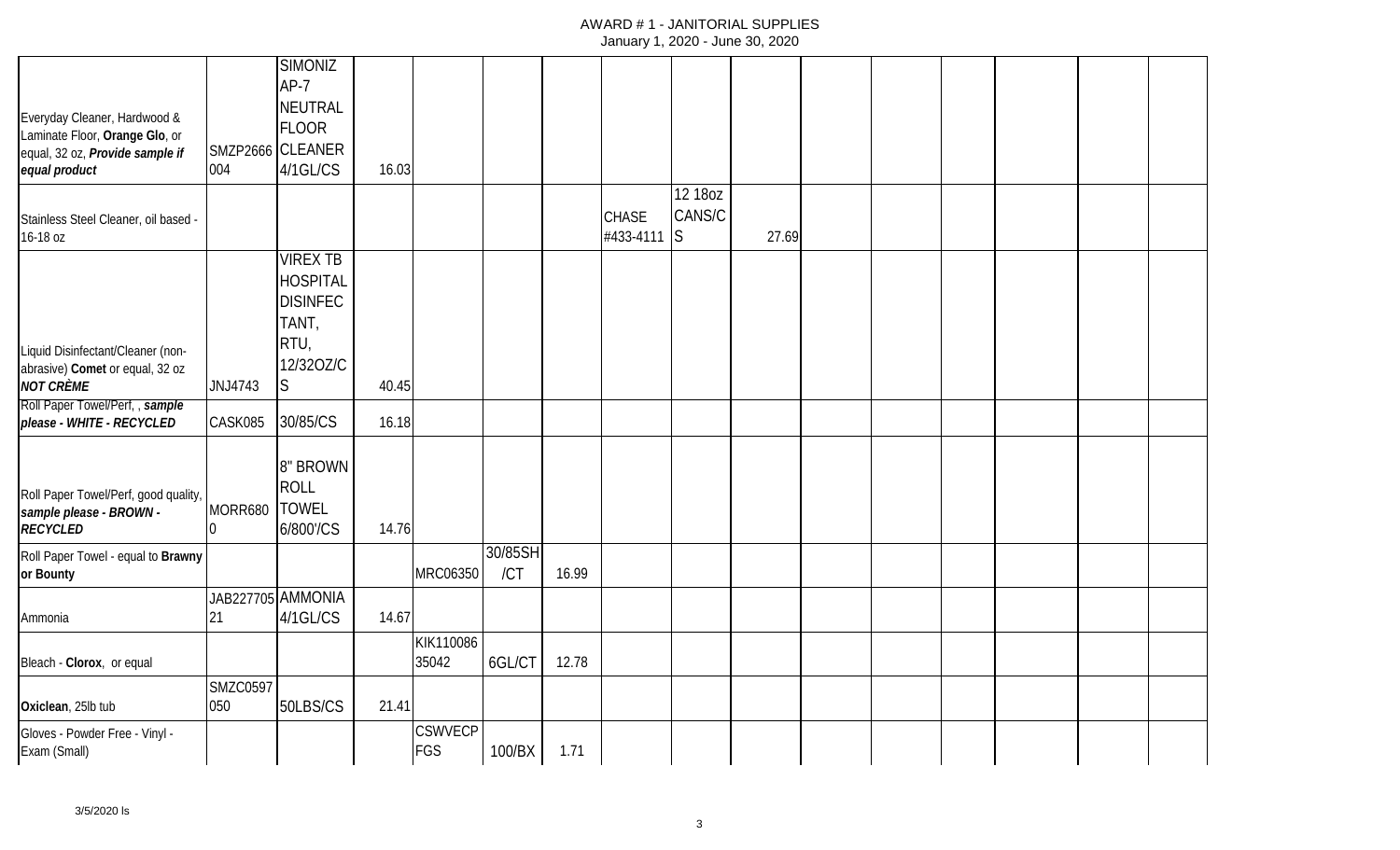| Gloves - Powder Free - Vinyl -<br>Exam (Medium)                     |  | <b>CSWVECP</b><br><b>FGM</b>  | 100/BX  | 1.71  |                                                      |    |      |                      |      |  |  |
|---------------------------------------------------------------------|--|-------------------------------|---------|-------|------------------------------------------------------|----|------|----------------------|------|--|--|
| Gloves - Powder Free - Vinyl -<br>Exam (Large)                      |  | <b>CSWVECP</b><br>FGL         | 100/BX  | 1.71  |                                                      |    |      |                      |      |  |  |
| Gloves - Powder Free - Vinyl -<br>Exam (X-Large)                    |  | <b>CSWVECP</b><br><b>FGXL</b> | 100/BX  | 1.71  |                                                      |    |      |                      |      |  |  |
| Gloves - Powder Free - Latex<br>(Small)                             |  | <b>CSWLGPP</b><br><b>FGS</b>  | 1000/CT | 27.08 |                                                      |    |      |                      |      |  |  |
| Gloves - Powder Free - Latex<br>(Medium)                            |  | <b>CSWLGPP</b><br>FGM         | 1000/CT | 27.08 |                                                      |    |      |                      |      |  |  |
| Gloves - Powder Free - Latex<br>(Large)                             |  | <b>CSWLGPP</b><br>FGL         | 1000/CT | 27.08 |                                                      |    |      |                      |      |  |  |
| Gloves - Powder Free - Latex (X-<br>Large)                          |  | <b>CSWLGPP</b><br><b>FGXL</b> | 1000/CT | 27.08 |                                                      |    |      |                      |      |  |  |
| Gloves - Powder Free - Nitrile -<br>Exam (Small)                    |  | <b>CSWNEBP</b><br><b>FGS</b>  | 100/BX  | 3.06  |                                                      |    |      |                      |      |  |  |
| Gloves - Powder Free - Nitrile -<br>Exam (Medium)                   |  | <b>CSWNEBP</b><br><b>FGM</b>  | 100/BX  | 3.06  |                                                      |    |      |                      |      |  |  |
| Gloves - Powder Free - Nitrile -<br>Exam (Large)                    |  | <b>CSWNEBP</b><br>FGL         | 100/BX  | 3.06  |                                                      |    |      |                      |      |  |  |
| Gloves - Powder Free - Nitrile -<br>Exam (X-Large)                  |  | <b>CSWNEBP</b><br><b>FGXL</b> | 100/BX  | 3.06  |                                                      |    |      |                      |      |  |  |
| Plunger                                                             |  |                               |         |       | <b>TOLCO</b><br>#280174                              | EA | 2.99 |                      |      |  |  |
| Toilet Brush with Holder                                            |  |                               |         |       |                                                      |    |      | 27 hubcity ind 12/CS | 1.76 |  |  |
| Brooms, corn maids                                                  |  |                               |         |       | <b>GREENW</b><br>OOD #534 EA                         |    | 2.49 |                      |      |  |  |
| Brooms, Angled, 12" Polypropylene<br>Bristle, w/Vinyl Coated Handle |  |                               |         |       | <b>ABCO</b><br>#BR1024M<br>$\boldsymbol{\mathsf{H}}$ | EA | 3.82 |                      |      |  |  |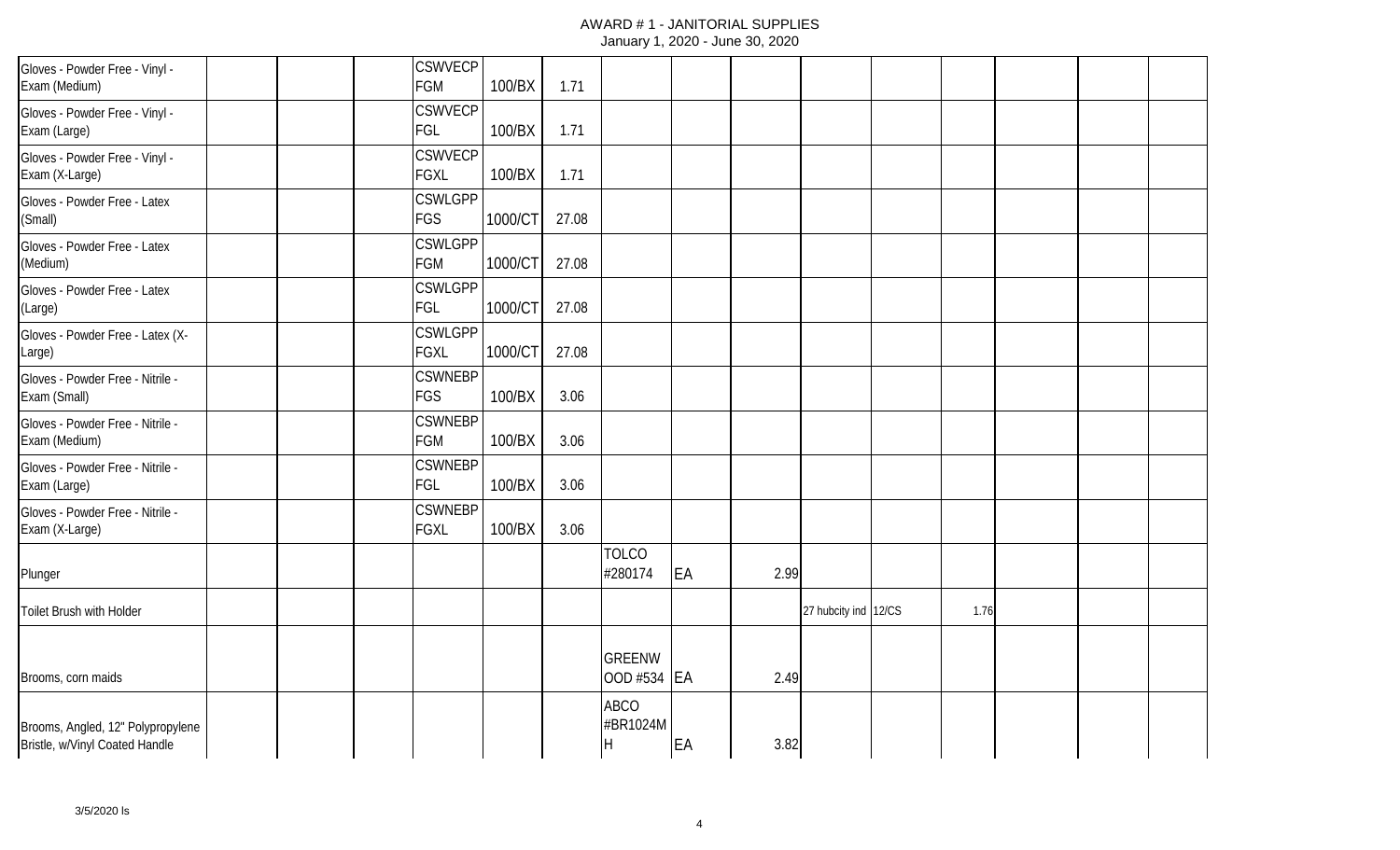| Push Broom w/Non-Wood Handle -<br>2' wide                                                                                            |                            |                                                            |       |                             |                  |              | <b>BETTER</b><br><b>BRUSH</b><br>#101124 +<br>M106060  | <b>EA</b> | 14.69 |  |  |  |
|--------------------------------------------------------------------------------------------------------------------------------------|----------------------------|------------------------------------------------------------|-------|-----------------------------|------------------|--------------|--------------------------------------------------------|-----------|-------|--|--|--|
| Push Broom w/Non-Wood Handle -<br>4' wide                                                                                            |                            |                                                            |       |                             |                  |              | <b>ABCO</b><br>#M106060<br>**3' WIDE**<br>+ BH11009 EA |           | 21.99 |  |  |  |
| Air Deodorizer - Simonize<br>Eliminator or equal - Provide<br>Sample & Specs if equal product 012                                    | <b>SMZL2107</b>            | 12QT/CS                                                    | 21.78 |                             |                  |              |                                                        |           |       |  |  |  |
| Air Freshener - 9.7 oz - Febreze Air (PGC9625<br><b>Effects or equal</b>                                                             |                            | 6/8.80Z/C<br>lS.                                           | 17.70 |                             |                  |              |                                                        |           |       |  |  |  |
| Spray Disinfectant, 16.5 oz, Chase<br>or equal<br><b>Odor Obsorbing Gel - assorted</b><br>scents - 8 oz - Natural Magic, or<br>equal |                            |                                                            |       | CHP34104<br>BRI900114<br>EA | 1 EACH<br>1 EACH | 1.77<br>3.78 |                                                        |           |       |  |  |  |
| Universal Telescopic Window<br>Squeegee Pole - 4-8'                                                                                  | HND1                       | 70"<br>TUWDB70 EXTENDIN<br><b>G HANDLE</b>                 | 5.36  |                             |                  |              |                                                        |           |       |  |  |  |
| Bi-Level Deck Scrub Brush - 10" -<br>stiff crimped polypropylene bristles - &<br>60" wood handle                                     | OCD27190 BRUSH,<br>OCD7160 | 10"<br>POLYPRO<br><b>DECK</b><br>60" WOOD<br><b>HANDLE</b> | 5.77  |                             |                  |              |                                                        |           |       |  |  |  |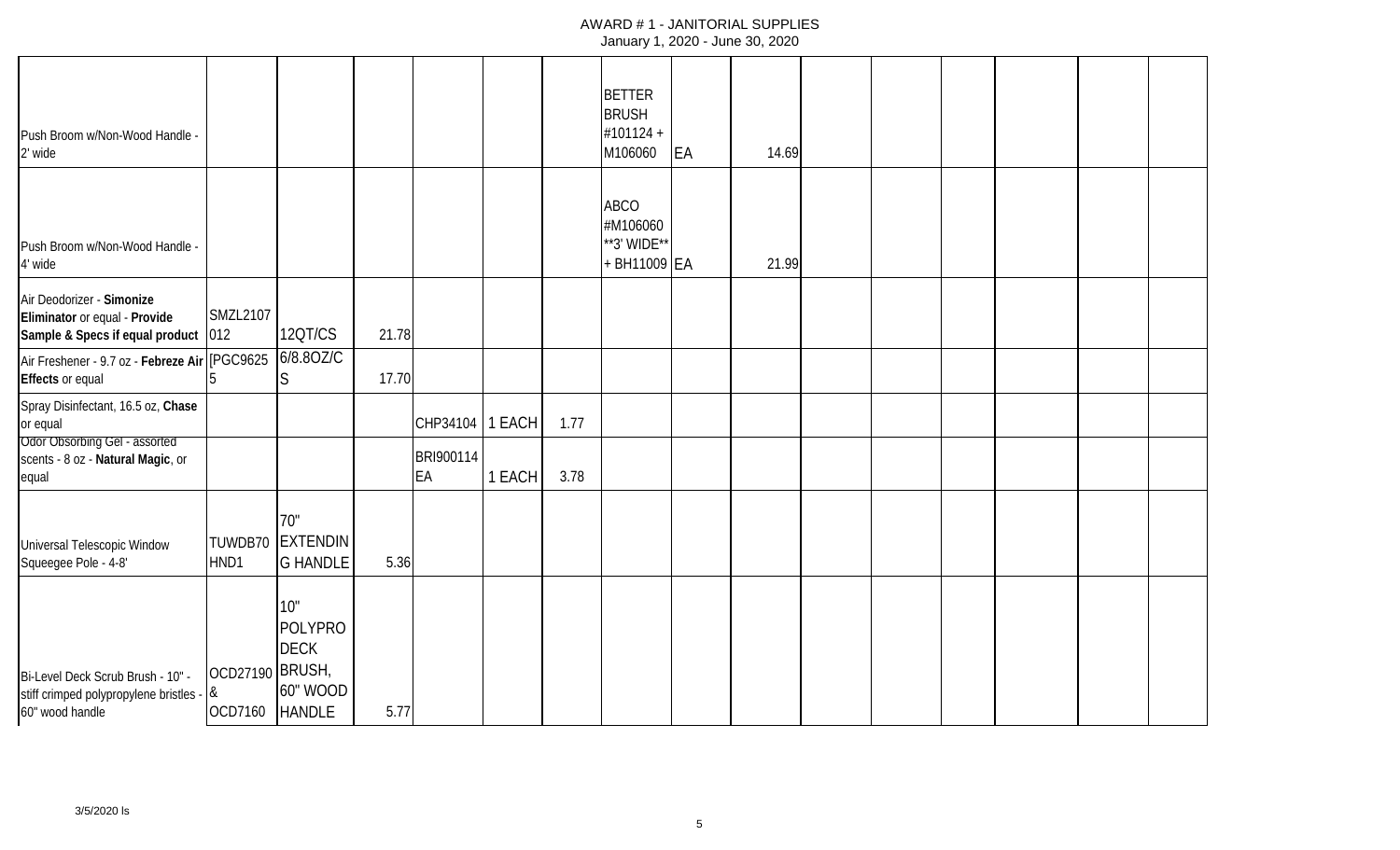|                                                   |              |                     |       |  | <b>ABCO</b>    |    |       |  |  |  |
|---------------------------------------------------|--------------|---------------------|-------|--|----------------|----|-------|--|--|--|
|                                                   |              |                     |       |  | #LM203MC       |    |       |  |  |  |
| Mop Head - 8 oz - THIN BAND                       |              |                     |       |  | <b>SNB</b>     |    |       |  |  |  |
| ONLY - (nylon or blend for waxing)                |              |                     |       |  | **RAYON** DZ   |    | 35.88 |  |  |  |
|                                                   |              |                     |       |  |                |    |       |  |  |  |
| Mop Head - 16 oz - THIN BAND                      |              |                     |       |  | <b>ABCO</b>    |    |       |  |  |  |
| ONLY                                              |              |                     |       |  | #CM2016S DZ    |    | 17.88 |  |  |  |
|                                                   |              |                     |       |  |                |    |       |  |  |  |
| Mop Head - 20 oz - THIN BAND                      |              |                     |       |  | <b>ABCO</b>    |    |       |  |  |  |
| ONLY                                              |              |                     |       |  | #CM2020S DZ    |    | 21.96 |  |  |  |
|                                                   |              |                     |       |  |                |    |       |  |  |  |
| Cotton Wall Mop Pad 5" x 8 1/2" -                 |              |                     |       |  | <b>GEERPRE</b> |    |       |  |  |  |
| Geerpres # 9502 or equal                          |              |                     |       |  | SS #9502       | EA | 11.29 |  |  |  |
|                                                   |              | <b>g</b> "          |       |  |                |    |       |  |  |  |
|                                                   |              | <b>GREEN/W</b>      |       |  |                |    |       |  |  |  |
|                                                   |              | <b>HITE</b>         |       |  |                |    |       |  |  |  |
|                                                   |              | <b>MICROFIB</b>     |       |  |                |    |       |  |  |  |
| Microfiber Wall Wash Mop Pad - 5"  TUWMMS9 ER PAD |              |                     |       |  |                |    |       |  |  |  |
| x 10 1/2" - Backing: velcro style loop GWL        |              | <b>12/CS</b>        | 37.90 |  |                |    |       |  |  |  |
|                                                   |              | 9" WALL             |       |  |                |    |       |  |  |  |
|                                                   |              | WASH                |       |  |                |    |       |  |  |  |
| Handle for above Microfiber Wall                  |              | <b>FRAME</b>        |       |  |                |    |       |  |  |  |
| Wash Mop                                          | TUWPTZ9      | 6/CS                | 34.46 |  |                |    |       |  |  |  |
|                                                   |              | 24OZ                |       |  |                |    |       |  |  |  |
|                                                   |              | <b>BLUE</b>         |       |  |                |    |       |  |  |  |
|                                                   |              | <b>BLEND</b>        |       |  |                |    |       |  |  |  |
|                                                   |              | LOOP                |       |  |                |    |       |  |  |  |
| Loop Wet Mop Head -                               |              | MOP,<br><b>WIDE</b> |       |  |                |    |       |  |  |  |
| Cotton/Synthetic - Heavy Duty 5"                  |              | BAND,               |       |  |                |    |       |  |  |  |
| Vinyl Headbands - Washable - W.B.                 |              | LAUNDER             |       |  |                |    |       |  |  |  |
| Mason BWK502WHCT or equal -                       | TUWGENB ABLE |                     |       |  |                |    |       |  |  |  |
| Provide Sample & Specs if equal<br>product        | L2245        | 12/CS               | 58.67 |  |                |    |       |  |  |  |
|                                                   |              |                     |       |  |                |    |       |  |  |  |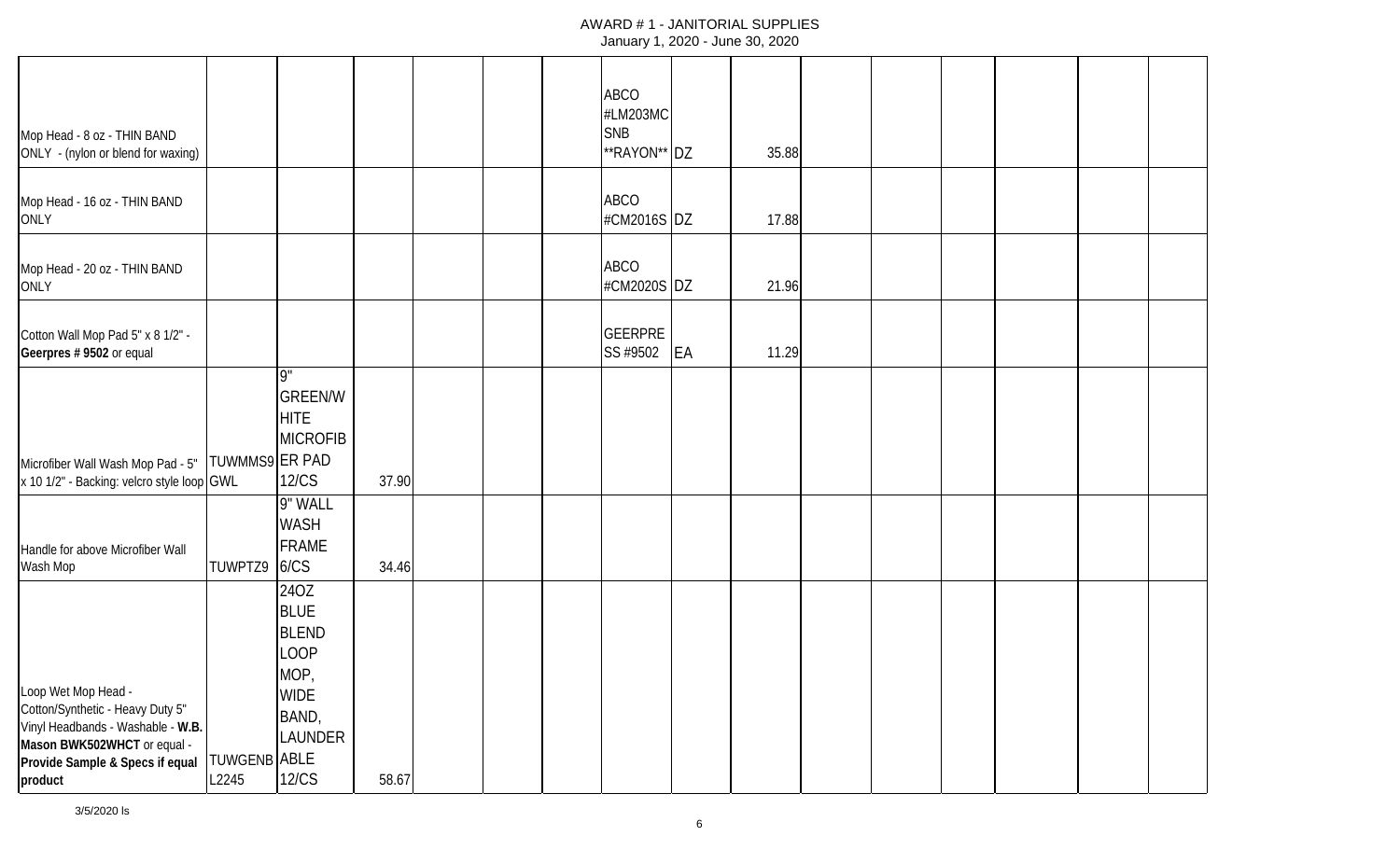| <b>Commercial Rectangle Down Press</b>     |                 |                  |       |          |        |       |  |             |    |       |  |  |
|--------------------------------------------|-----------------|------------------|-------|----------|--------|-------|--|-------------|----|-------|--|--|
| Mop Bucket w/Wringer - 20 qt -             |                 |                  |       |          |        |       |  |             |    |       |  |  |
| Rubbermaid FGQ93000Blue or                 |                 |                  |       |          |        |       |  |             |    |       |  |  |
| equal - Provide Sample & Specs if          |                 |                  |       |          |        |       |  |             |    |       |  |  |
| equal product                              |                 |                  |       |          |        |       |  | 1012 janico | EA | 48.00 |  |  |
| Side Press Mop Bucket w/Wringer -          |                 |                  |       |          |        |       |  |             |    |       |  |  |
| 26 qt - Rubbermaid FG748000Yel             |                 |                  |       |          |        |       |  |             |    |       |  |  |
| or equal - Provide Sample &                |                 |                  |       | COCP2263 |        |       |  |             |    |       |  |  |
| Specs if equal product                     |                 |                  |       | 12YW     | 1 EACH | 40.38 |  |             |    |       |  |  |
|                                            |                 |                  |       |          |        |       |  |             |    |       |  |  |
|                                            |                 |                  |       | CPC01103 | GALLO  |       |  |             |    |       |  |  |
| Murphy's Oil - liquid soap, or equal       |                 |                  |       | EA       | N      | 12.58 |  |             |    |       |  |  |
|                                            |                 |                  |       |          |        |       |  |             |    |       |  |  |
|                                            |                 | <b>SIMONIZ</b>   |       |          |        |       |  |             |    |       |  |  |
|                                            |                 |                  |       |          |        |       |  |             |    |       |  |  |
|                                            |                 | <b>GENTLE</b>    |       |          |        |       |  |             |    |       |  |  |
|                                            |                 | <b>TOUCH</b>     |       |          |        |       |  |             |    |       |  |  |
|                                            |                 | <b>CREAM</b>     |       |          |        |       |  |             |    |       |  |  |
|                                            |                 | SMZG1325 CLEANSE |       |          |        |       |  |             |    |       |  |  |
| Bully crème cleanser - qt                  | 012             | <b>R120T/CS</b>  | 20.04 |          |        |       |  |             |    |       |  |  |
|                                            |                 |                  |       |          |        |       |  |             |    |       |  |  |
| Digest - gal - or equal - Provide          | <b>SMZD0860</b> |                  |       |          |        |       |  |             |    |       |  |  |
| Sample & Specs if equal product 004        |                 | 4/1GAL/CS        | 25.11 |          |        |       |  |             |    |       |  |  |
|                                            |                 | <b>AJAX</b>      |       |          |        |       |  |             |    |       |  |  |
|                                            |                 | <b>POWDER</b>    |       |          |        |       |  |             |    |       |  |  |
|                                            |                 | <b>CLEANSE</b>   |       |          |        |       |  |             |    |       |  |  |
|                                            |                 |                  |       |          |        |       |  |             |    |       |  |  |
| Powder Cleanser - Comet, or equal -        |                 | 24/210Z/C        |       |          |        |       |  |             |    |       |  |  |
| Provide Sample & Specs if equal<br>product | CPL4278         | S.               | 23.43 |          |        |       |  |             |    |       |  |  |
|                                            |                 |                  |       |          |        |       |  |             |    |       |  |  |
|                                            |                 | <b>SIMONIZ</b>   |       |          |        |       |  |             |    |       |  |  |
| Simple Green - gallon or equal -           |                 | <b>PINE</b>      |       |          |        |       |  |             |    |       |  |  |
| Provide Sample & Specs if equal            | SMZP2668 KLEEN  |                  |       |          |        |       |  |             |    |       |  |  |
| product                                    | 004             | 4/1GL/CS         | 18.99 |          |        |       |  |             |    |       |  |  |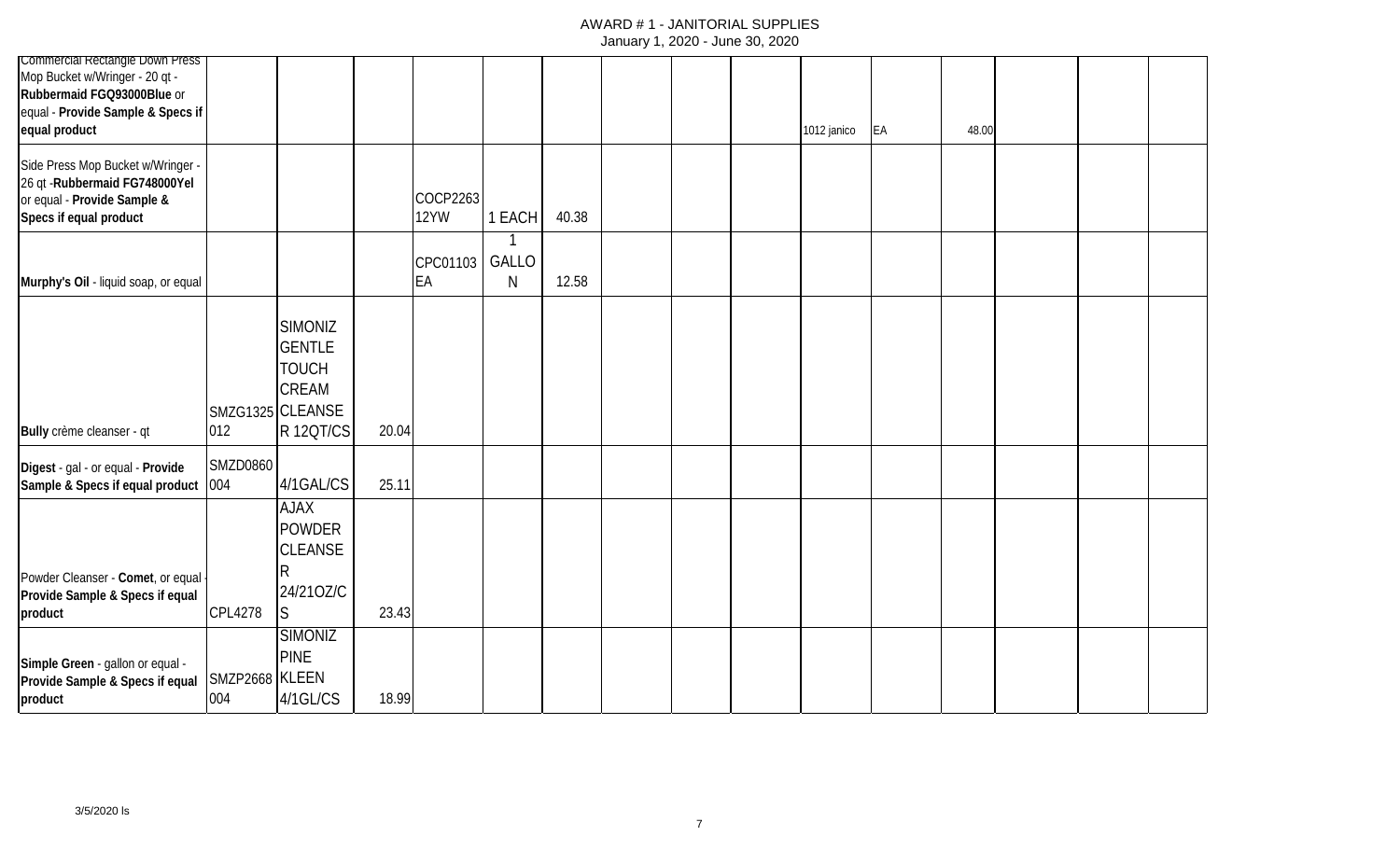|                                                  |                 | <b>SIMONIZ</b>                                        |       |               |        |      |                                                                    |    |      |                    |        |       |  |  |
|--------------------------------------------------|-----------------|-------------------------------------------------------|-------|---------------|--------|------|--------------------------------------------------------------------|----|------|--------------------|--------|-------|--|--|
|                                                  |                 | PICK-UP                                               |       |               |        |      |                                                                    |    |      |                    |        |       |  |  |
|                                                  |                 | <b>EXTRACTI</b>                                       |       |               |        |      |                                                                    |    |      |                    |        |       |  |  |
| Bissell - Carpet Shampoo, or equal -             |                 | ON                                                    |       |               |        |      |                                                                    |    |      |                    |        |       |  |  |
| Provide Sample & Specs if equal SMZP2669 CLEANER |                 |                                                       |       |               |        |      |                                                                    |    |      |                    |        |       |  |  |
| product                                          | 004             | 4/1GL/CS                                              | 20.14 |               |        |      |                                                                    |    |      |                    |        |       |  |  |
|                                                  |                 |                                                       |       | TOL12012      |        |      |                                                                    |    |      |                    |        |       |  |  |
| Spray Bottles - 32oz                             |                 |                                                       |       | 5             | 1 EACH | 0.37 |                                                                    |    |      |                    |        |       |  |  |
|                                                  |                 |                                                       |       | TOL11024      |        |      |                                                                    |    |      |                    |        |       |  |  |
| <b>Trigger Sprayers</b>                          |                 |                                                       |       | 6             | 1 EACH | 0.37 |                                                                    |    |      |                    |        |       |  |  |
|                                                  |                 |                                                       |       |               |        |      | <b>ABCO</b><br>#01203NB<br>$*$ 12<br>EA/CSF<br>ULL<br><b>CASES</b> |    |      |                    |        |       |  |  |
| Mop Handles                                      |                 |                                                       |       | <b>BWK620</b> | 1 EACH | 6.02 | ONLY**                                                             | EA | 5.29 |                    |        |       |  |  |
|                                                  | SMZCS074 SEALER | <b>WET</b><br><b>LOOK</b><br><b>FLOOR</b><br>FINISH & |       |               |        |      |                                                                    |    |      |                    |        |       |  |  |
| Floor Wax - gal, Wet Look or equal 0004          |                 | 4/1GL/CS                                              | 34.37 |               |        |      |                                                                    |    |      |                    |        |       |  |  |
| Floor Stripper - gal                             |                 |                                                       |       |               |        |      |                                                                    |    |      | 138-0248<br>brulin | 4GL/CS | 16.64 |  |  |
| Floor Finish - gal, Simonize Super               |                 |                                                       |       |               |        |      |                                                                    |    |      | 136-0213           |        |       |  |  |
| Sealer or equal                                  |                 |                                                       |       |               |        |      |                                                                    |    |      | brulin             | 4GL/CS | 16.64 |  |  |
|                                                  |                 | <b>SIMONIZ</b><br>$AP-7$<br>NEUTRAL<br><b>FLOOR</b>   |       |               |        |      |                                                                    |    |      |                    |        |       |  |  |
| Cleaner/Degreaser - Simonize                     |                 | SMZP2666 CLEANER                                      |       |               |        |      |                                                                    |    |      |                    |        |       |  |  |
| AP7, container size: gallon, or equal 004        |                 | 4/1GL/CS                                              | 16.03 |               |        |      |                                                                    |    |      |                    |        |       |  |  |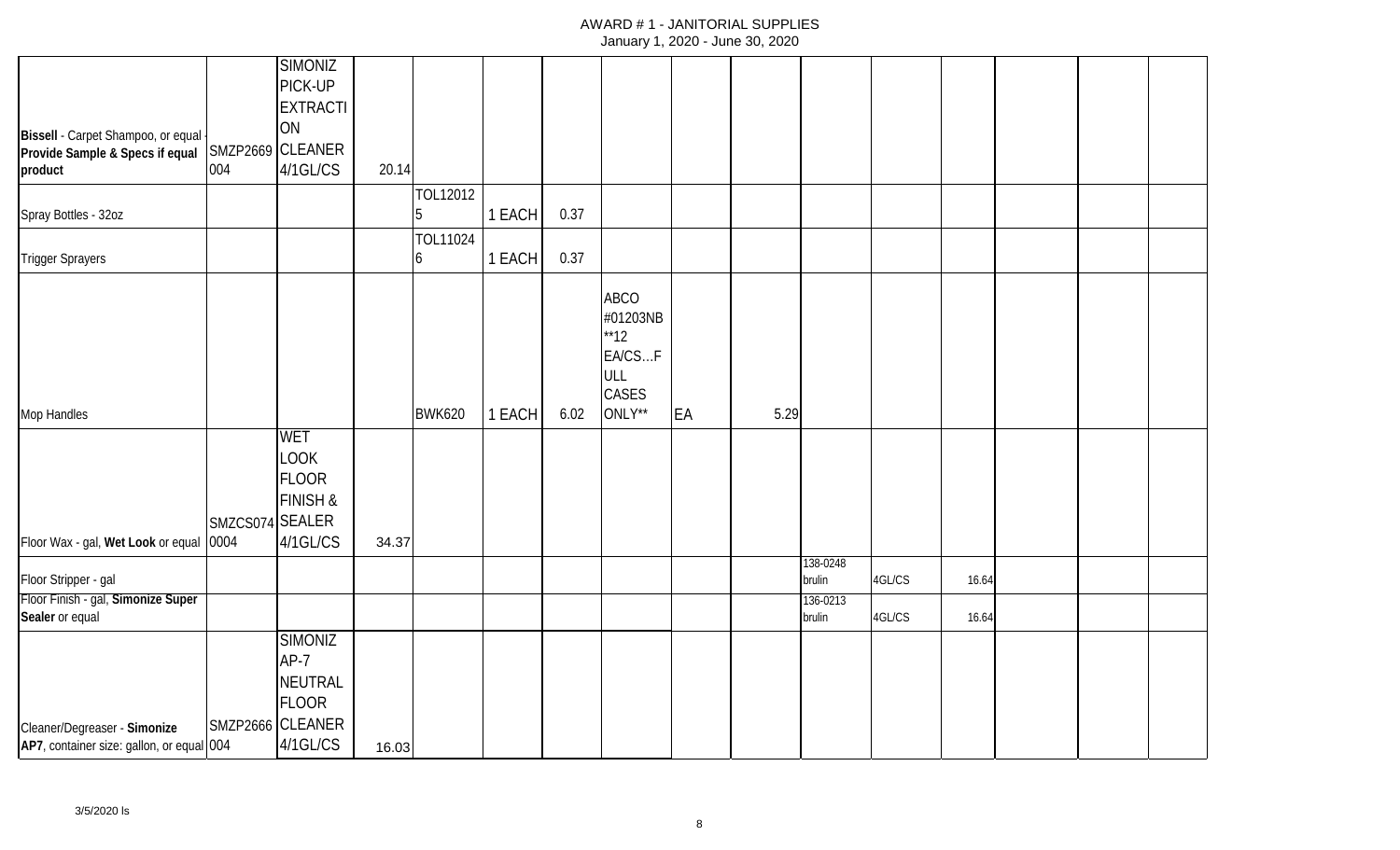| Cleaner/Degreaser - Simonize                |          |                |               |                 |        |       |  |                 |              |       |  |  |
|---------------------------------------------|----------|----------------|---------------|-----------------|--------|-------|--|-----------------|--------------|-------|--|--|
| Strike Force or equal, container            |          |                |               | <b>NCL10713</b> |        |       |  |                 |              |       |  |  |
| size: Quart                                 |          |                |               | 6               | 4GL/CS | 19.19 |  |                 |              |       |  |  |
| <b>GOJO Deluxe Lotion Hand Soap 2L</b>      |          |                |               |                 |        |       |  |                 |              |       |  |  |
| #2217 - dispensers supplied free of         |          | 4/2000ML/      |               |                 |        |       |  |                 |              |       |  |  |
| charge                                      | GJ221704 | <b>CS</b>      | 45.72         |                 |        |       |  |                 |              |       |  |  |
|                                             |          |                |               |                 |        |       |  |                 |              |       |  |  |
|                                             |          |                |               |                 |        |       |  |                 |              |       |  |  |
|                                             |          |                | <b>NO</b>     |                 |        |       |  |                 |              |       |  |  |
|                                             |          |                | <b>CHARGE</b> |                 |        |       |  |                 |              |       |  |  |
|                                             |          |                | W/AWAR        |                 |        |       |  |                 |              |       |  |  |
|                                             |          | <b>ONLY</b>    | D OF          |                 |        |       |  |                 |              |       |  |  |
| Dispenser for #2217 - FREE                  | GJ223008 | SOLD 8/CS SOAP |               |                 |        |       |  |                 |              |       |  |  |
|                                             |          |                |               |                 |        |       |  |                 |              |       |  |  |
| Liquid Hand Soap Simonize Phlo              | SMZCS025 |                |               |                 |        |       |  |                 |              |       |  |  |
| Off or equal, for dispensers (gal)          | 004      | 4/1GL/CS       |               | 17.29 NCL34529  | 4GL/CS | 18.19 |  |                 |              |       |  |  |
| Hand Sanitizers Purell 9656/9657,           |          | 6/800ML/C      |               |                 |        |       |  |                 |              |       |  |  |
| or equal                                    | GJ965606 | IS.            | 50.54         |                 |        |       |  |                 |              |       |  |  |
| Hand Sanitizers Foam 5392, or               |          | 2/1200ML/      |               |                 |        |       |  |                 |              |       |  |  |
| equal                                       | GJ539202 | <b>CS</b>      | 56.03         |                 |        |       |  |                 |              |       |  |  |
|                                             |          |                |               |                 |        |       |  |                 |              |       |  |  |
|                                             |          | <b>WASH</b>    |               |                 |        |       |  |                 |              |       |  |  |
|                                             |          | <b>PLUS</b>    |               |                 |        |       |  |                 |              |       |  |  |
|                                             |          | <b>LAUNDRY</b> |               |                 |        |       |  |                 |              |       |  |  |
|                                             |          | <b>DETERGE</b> |               |                 |        |       |  |                 |              |       |  |  |
| Liquid (HE) Laundry Detergent - 100 SMZW420 |          | <b>NT</b>      |               |                 |        |       |  |                 |              |       |  |  |
| oz, Tide, or equal                          | 004      | 4/1GL/CS       | 19.42         |                 |        |       |  |                 |              |       |  |  |
| Electrolux Type U / Prolux Vacuum           |          |                |               |                 |        |       |  |                 |              |       |  |  |
| <b>Bags - 100/cs</b>                        |          |                |               |                 |        |       |  | <b>GKH-ELXU</b> | <b>75/CS</b> | 36.80 |  |  |
| Mighty Mite - Type MM vacuum                |          |                |               |                 |        |       |  |                 |              |       |  |  |
| bags                                        |          |                |               |                 |        |       |  | GK-EurMM        | 36/CS        | 27.65 |  |  |
| Sanitaire Vacuum Bags - UP-1 -              |          |                |               |                 |        |       |  |                 |              |       |  |  |
| 9100, C4900                                 |          |                |               |                 |        |       |  | GK-EurSD        | 100/CS       | 67.32 |  |  |
| Sanitaire Vacuum Bags - SD -                |          |                |               |                 |        |       |  |                 |              |       |  |  |
| P1/6600                                     |          |                |               |                 |        |       |  | <b>GKH-ELXU</b> | 75/CS        | 36.80 |  |  |
| Vacuum Cleaner Scent Tabs - Style NILAS0030 |          |                |               |                 |        |       |  |                 |              |       |  |  |
| 515                                         | 5        | 8/12/CS        | 60.76         |                 |        |       |  |                 |              |       |  |  |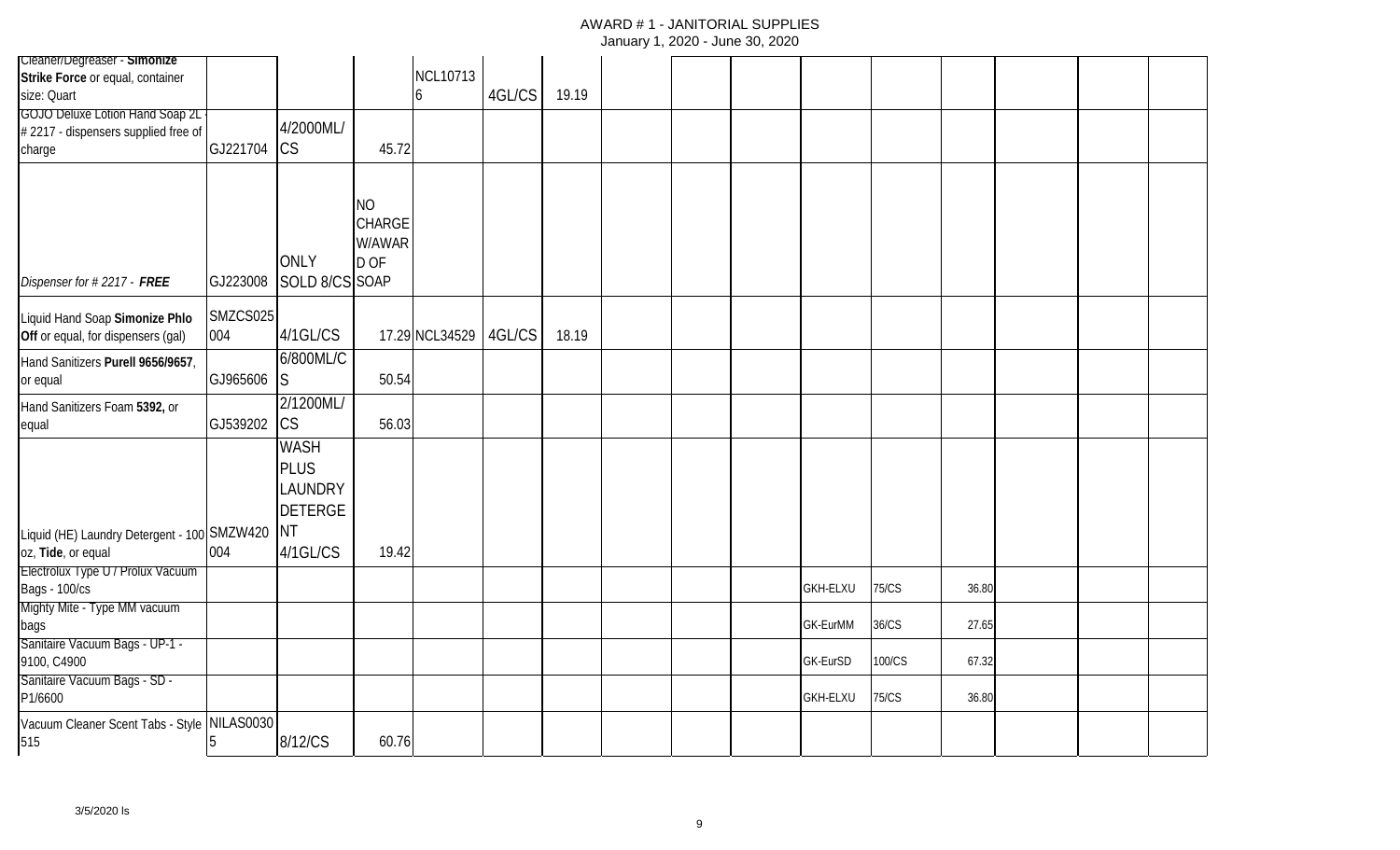| Ecolab TriStar Flexylight Laundry<br>Soap #16326                            | ECO61163<br>26 | 5GL/CS                                                | 123.86 |          |        |       |                            |         |      |  |  |  |
|-----------------------------------------------------------------------------|----------------|-------------------------------------------------------|--------|----------|--------|-------|----------------------------|---------|------|--|--|--|
| Ecolab Neutral Floor Cleaner #<br>6100035                                   | ECO61000<br>35 | 2/2L/CS                                               | 59.47  |          |        |       |                            |         |      |  |  |  |
| Ecolab Heavy Duty Bathroom<br>Cleaner Disinfectant #10158                   | ECO61101<br>58 | 2/2L/CS                                               | 86.33  |          |        |       |                            |         |      |  |  |  |
| Ecolab Orange Force # 21038                                                 | ECO61210<br>38 | 2/2L/CS                                               | 59.34  |          |        |       |                            |         |      |  |  |  |
| <b>Ecolab Revitalize Encapsulation</b><br>Carpet Cleaner - 1 gal # 61495099 | ECO61950<br>99 | 4/1GL/CS                                              | 96.89  |          |        |       |                            |         |      |  |  |  |
| Ecolab Solid Surge Plus # 17905                                             | ECO61179<br>05 | 4/9LB/CS                                              | 202.65 |          |        |       |                            |         |      |  |  |  |
| Ecolab All Purpose Cleaner # 14205 12                                       | ECO61009       | 2/2L/CS                                               | 148.17 |          |        |       |                            |         |      |  |  |  |
| Ecolab Solid Navisoft #16001                                                | ECO61160<br>01 | 2/6LB/CS                                              | 125.54 |          |        |       |                            |         |      |  |  |  |
| Ecolab Stain Away # 13649<br>Disposable Multipurpose Rags, 10"              | ECO61009<br>75 | 2/4LB/CS                                              | 55.60  |          |        |       |                            |         |      |  |  |  |
| x 12", 200/bx - Scott Rags In A Box<br>or equal                             |                |                                                       |        | LGC40440 | 800/CS | 34.72 |                            |         |      |  |  |  |
|                                                                             |                | 25LBS/CS<br><b>APPROXI</b>                            |        |          |        |       |                            |         |      |  |  |  |
| Shop Rags - 100% cotton - 14x14 -<br>60/bx - Uline # S-7288 or equal        | HSP34025       | <b>MATELY</b><br>180/CS                               | 37.10  |          |        |       |                            |         |      |  |  |  |
| Terry Cloth Cleaning Rags - 14x17,<br>25 lb - Hospeco #534-25 or equal      | HSP53425       | 25LBS/CS<br><b>APPROXI</b><br><b>MATELY</b><br>200/CS | 43.24  |          |        |       |                            |         |      |  |  |  |
|                                                                             |                |                                                       |        |          |        |       | <b>ACS</b>                 | 10      |      |  |  |  |
| General Purpose Scouring Pad - 6"<br>x 9", 3M or equal                      |                |                                                       |        |          |        |       | #SO96 (10 EA/BX,<br>EA/BX) | 6 BX/CS | 0.17 |  |  |  |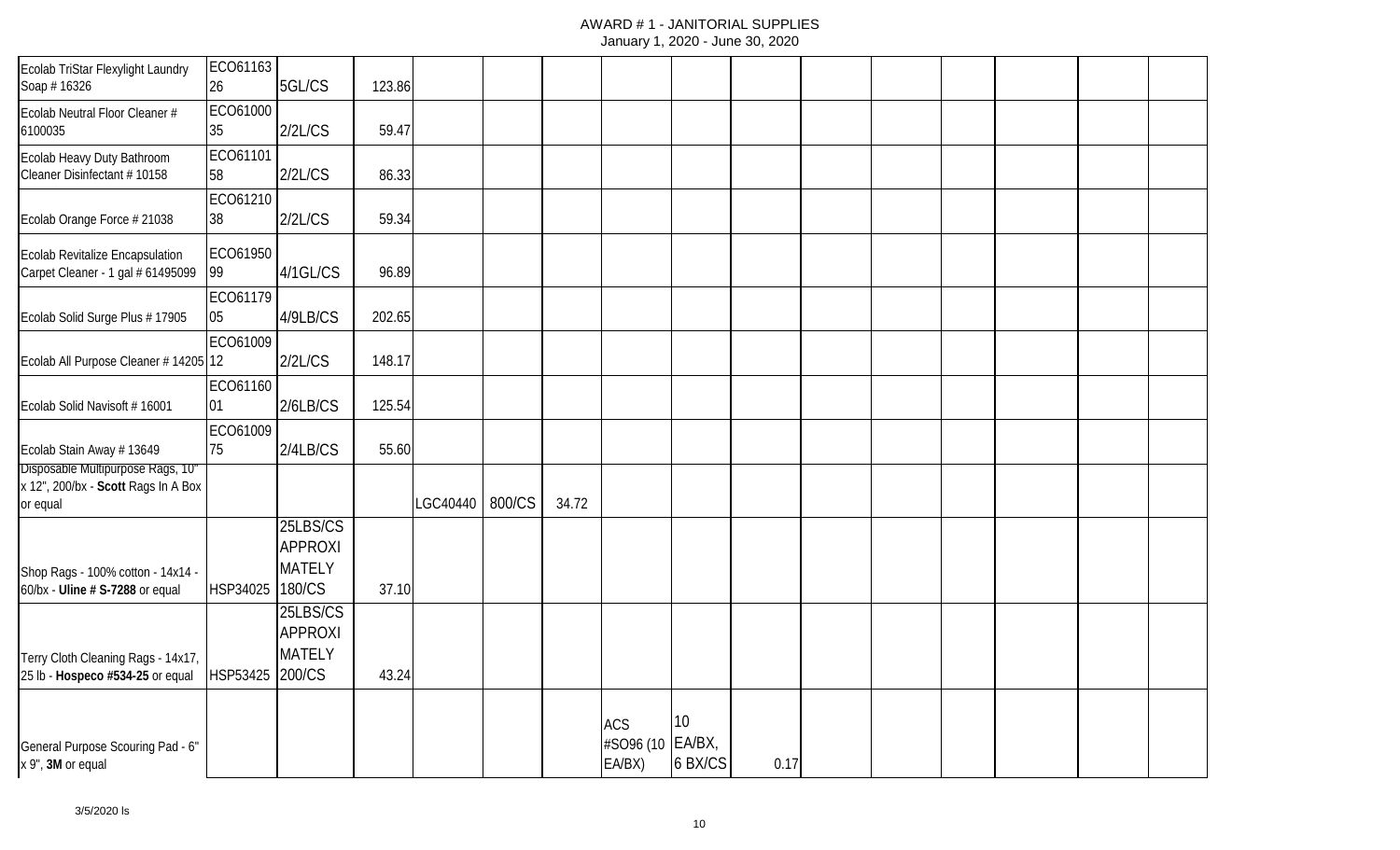| Glass Cleaner - Windex or equal                             |                        |                                                                     |                                                        | <b>NCL13042</b><br>Ι9 | 4GL/CS                     | 15.28 |  |  |  |       |              |       |
|-------------------------------------------------------------|------------------------|---------------------------------------------------------------------|--------------------------------------------------------|-----------------------|----------------------------|-------|--|--|--|-------|--------------|-------|
|                                                             | ECO61011               |                                                                     |                                                        |                       |                            |       |  |  |  |       |              |       |
| Revitalize Miracle Spotter #<br>6101125 or equal            | 25                     | 4/220Z/CS                                                           | 194.86                                                 |                       |                            |       |  |  |  |       |              |       |
| Antibacterial Foam Soap - 1250 ml - GJE5162E<br>#5162       | XL                     | 3/1250ML/<br>CS                                                     | 42.58                                                  |                       |                            |       |  |  |  |       |              |       |
| Dispenser for Antibacterial Foam<br>Soap - 1250 ml - FREE   | GJ515506<br><b>EXL</b> | 1/EA                                                                | <b>NO</b><br>CHARGE<br>W/AWAR<br>D OF<br><b>PRODUC</b> |                       |                            |       |  |  |  |       |              |       |
| Snapback Spray Buff, Floor<br>Cleaner or equal size: Gallon |                        |                                                                     |                                                        | <b>NCL52029</b>       | $\mathbf{1}$<br>GALLO<br>N | 5.20  |  |  |  |       |              |       |
| MPC All-Surf - All Purpose Cleaner SMZP2666                 |                        | <b>SIMONIZ</b><br>AP-7<br>NEUTRAL<br><b>FLOOR</b><br><b>CLEANER</b> |                                                        |                       |                            |       |  |  |  |       |              |       |
| or equal                                                    | 004                    | 4/1GL/CS                                                            | 16.03                                                  |                       |                            |       |  |  |  |       |              |       |
| Simonize Freedom Bowl Cleaner - SMZF1231<br>4/gal or equal  | 012                    | 12QT/CS                                                             | 15.02                                                  |                       |                            |       |  |  |  |       |              |       |
| Magic Erasers (Mr. Clean) or equal                          |                        |                                                                     |                                                        |                       |                            |       |  |  |  | D4715 | <b>24/CS</b> | 12.19 |
| Lint Rollers - 12/cs                                        |                        |                                                                     |                                                        | MMM836R<br>S30        | 1 EACH                     | 2.05  |  |  |  |       |              |       |
| Enmotion Towels - Brown -<br>6/800'/cs                      |                        |                                                                     |                                                        | GPC89480              | 6/800'/C<br>$\top$         | 46.22 |  |  |  |       |              |       |
| Enmotion Towels - White - 6/800'/cs                         |                        |                                                                     |                                                        | GPC89460              | 6/800'/C<br>$\top$         | 47.55 |  |  |  |       |              |       |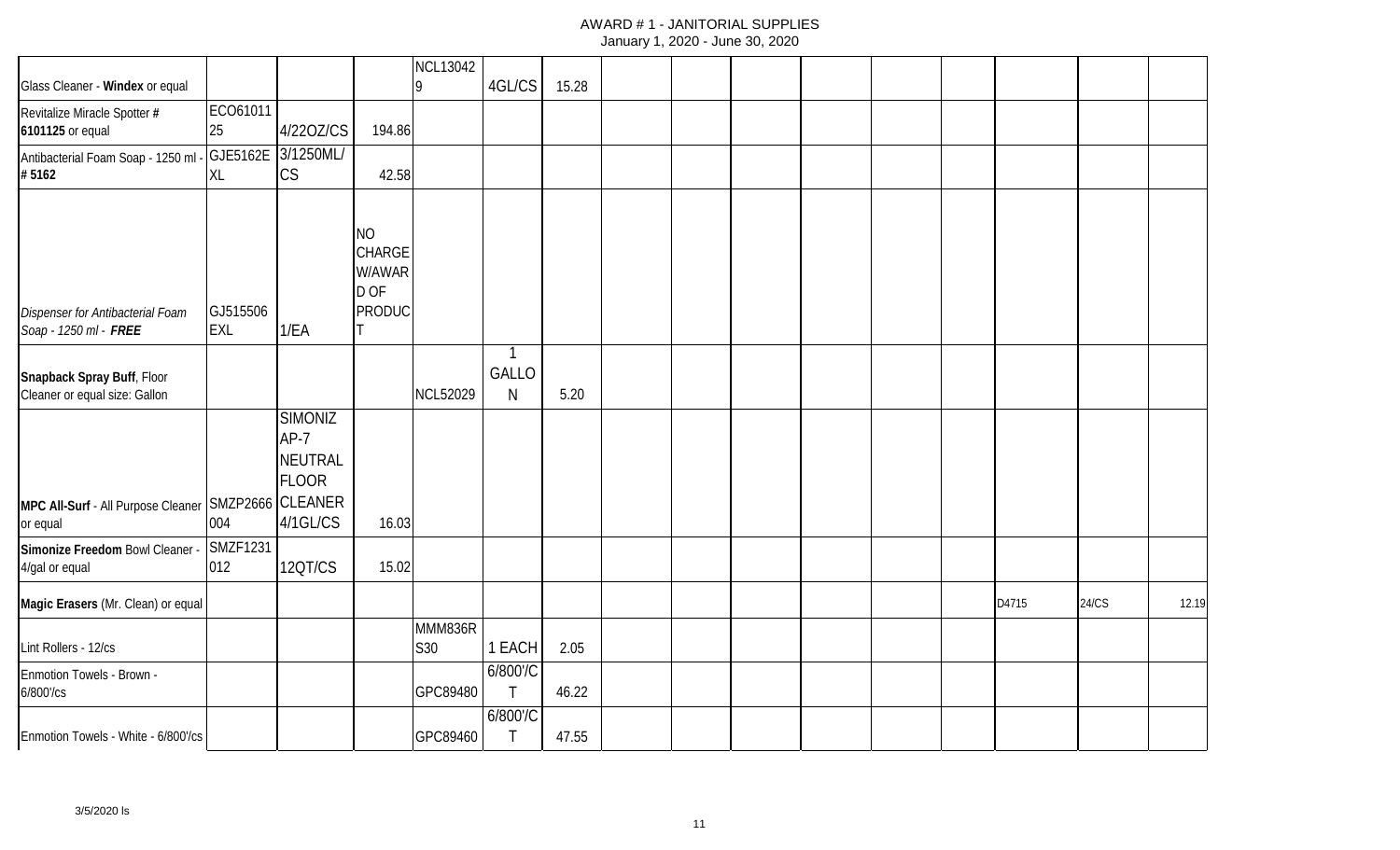| Sanitary Napkin Receptacle -<br>approx 10" x 7" x3"        |  |  |  | <b>IMPACT</b><br>#1102 | <b>IEA</b> | 12.13 |  |  |  |
|------------------------------------------------------------|--|--|--|------------------------|------------|-------|--|--|--|
| Sanitary Napkin Receptacle Liner -<br>10" x 7" x3", 500/cs |  |  |  | HOSPECO<br>#KL260      | 500/CS     | 13.19 |  |  |  |
|                                                            |  |  |  |                        |            |       |  |  |  |
| MINIMUM ORDER TO AVOID SHIPPING<br><b>FEES</b>             |  |  |  | \$50.00                |            |       |  |  |  |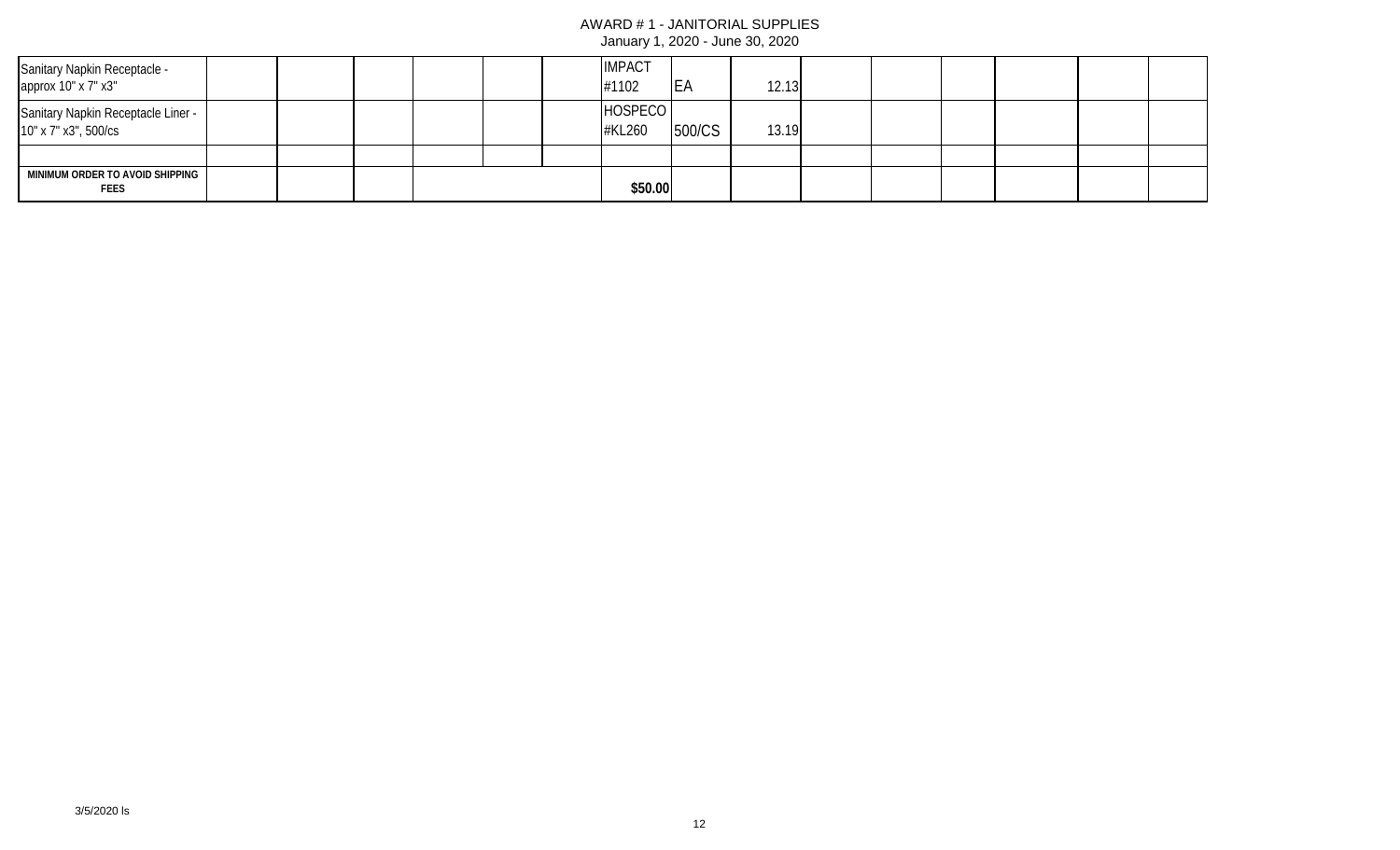|                                            | <b>HILL &amp; MARKES</b> |                    |                   | <b>W.B. MASON</b>  |                           |                   | <b>NYSID</b>                 |                           |                   |  |
|--------------------------------------------|--------------------------|--------------------|-------------------|--------------------|---------------------------|-------------------|------------------------------|---------------------------|-------------------|--|
| <b>ITEM</b>                                | <b>ITEM NUMBER</b>       | NUMBER PER<br>CASE | PRICE PER<br>CASE | <b>ITEM NUMBER</b> | <b>NUMBER PER</b><br>CASE | PRICE PER<br>CASE | <b>ITEM</b><br><b>NUMBER</b> | <b>NUMBER</b><br>PER CASE | PRICE PER<br>CASE |  |
| All-Purpose Liquid Cleaner - gal           | SMZP266600               | 4/1GL/CS           | 16.03             |                    |                           |                   |                              |                           |                   |  |
| Aluminum Foil 18" x 500'                   |                          |                    |                   | <b>CSWF18500SD</b> | 1 ROLL                    | 12.76             |                              |                           |                   |  |
| <b>Apron Plastic</b>                       |                          |                    |                   | CSWAPIW24421000    | 1000/CS                   | 28.57             |                              |                           |                   |  |
| Bib Apron - Clear Vinyl - 45x36 - 12/pkg   |                          |                    |                   | 167RA08C48         | 1 EACH                    | 4.07              |                              |                           |                   |  |
| Bags -10# Elephant                         |                          |                    |                   | DUM29810           | 500/BL                    | 16.66             |                              |                           |                   |  |
| Bags -10# Brown                            | DUO80985                 | 500/BL             | 12.41             |                    |                           |                   |                              |                           |                   |  |
| Bags - 8# Brown Paper                      |                          |                    |                   | <b>DUM18408</b>    | 500/BL                    | 11.05             |                              |                           |                   |  |
| Bags - 6# White - waxed                    | PPC300296                | 1000/CS            | 47.30             |                    |                           |                   |                              |                           |                   |  |
| Bags - 6# White                            |                          |                    |                   | <b>DUM51046</b>    | 500/BL                    | 12.13             |                              |                           |                   |  |
| Bags - 6# Brown                            |                          |                    |                   | <b>DUM18406</b>    | 500/BL                    | 9.74              |                              |                           |                   |  |
| Bags - 4# Brown Paper                      |                          |                    |                   | <b>DUM18404PK</b>  | 500/PK                    | 7.91              |                              |                           |                   |  |
| Garbage Bags - 30-33 gal - Heavy           |                          |                    |                   | HERZ6640MNR01      | 500/CT                    | 23.56             |                              |                           |                   |  |
| Garbage Bags - 56 gal - Black - Heavy Duty | HIMP434812<br>N          | 200/CS             | 16.47             |                    |                           |                   |                              |                           |                   |  |
| Garbage Bags - 56 gal - Clear - Heavy Duty | HIMP434812<br>N          | 200/CS             | 16.47             |                    |                           |                   |                              |                           |                   |  |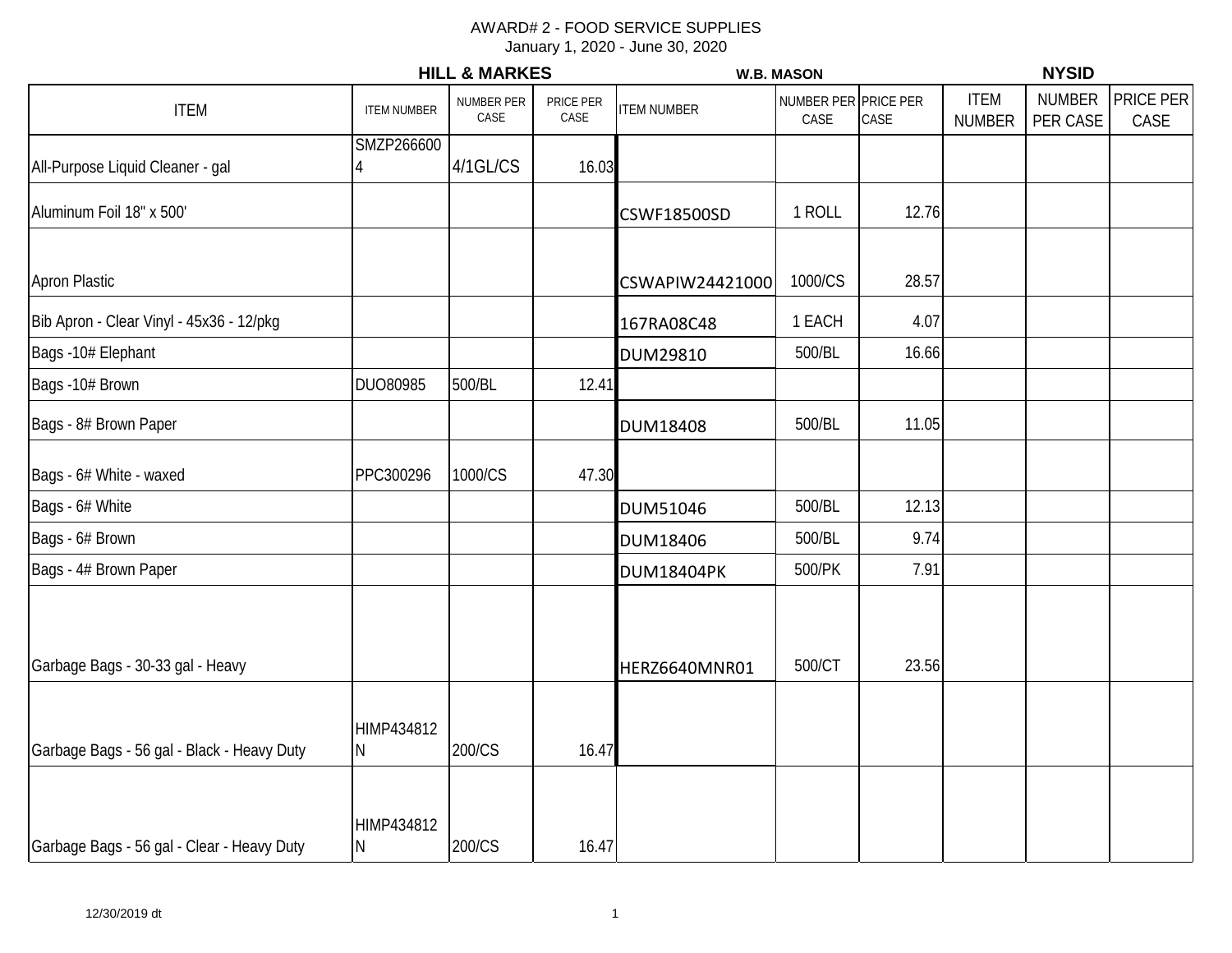| Poly Bags - 6 x 3 x 15                                           | FOR110NP  | 1000/CS   | 10.30 |                   |           |       |  |  |
|------------------------------------------------------------------|-----------|-----------|-------|-------------------|-----------|-------|--|--|
| Poly Bags - 10 x 18 x 24                                         | FOR152NPM | 500/CS    | 17.60 |                   |           |       |  |  |
| Sandwich Bags - #130 wax                                         |           |           |       | BGC300404BX       | 1000/BX   | 13.03 |  |  |
| Sandwich Bags - plastic                                          |           |           |       | ELKHD07           | 2000/CS   | 8.20  |  |  |
| Zip Lock Bags - gallon                                           | ISL210912 | 1000/CS   | 31.64 |                   |           |       |  |  |
| <b>Banquet Paper</b>                                             |           |           |       | LRP910000         | 1 ROLL    | 10.05 |  |  |
| Bleach - gal                                                     |           |           |       | KIK11008635042    | 6GL/CT    | 12.78 |  |  |
| Bowl - 5 oz                                                      |           |           |       | <b>DCC5BWWCR</b>  | 1000/CT   | 13.71 |  |  |
| Bowl - Styrofoam -10 oz                                          |           |           |       | <b>DCC10B20</b>   | 1000/CT   | 39.07 |  |  |
| Bowl Lid -10 oz                                                  | DRT20JL   | 10/100/CS | 21.37 |                   |           |       |  |  |
| <b>Bowl - 12 oz</b>                                              | GEN82100  | 8/125/CS  | 13.77 |                   |           |       |  |  |
| Chlorine Sanitizer Test Strip Kit                                |           |           |       | LAC4250BJ         | 200/TB    | 4.99  |  |  |
| Coffee Filters - 18 x 7.5 - 3 gal - #<br>BUNU318X7252CS or equal |           |           |       | BUNU3NB250CS      | 250/CT    | 13.99 |  |  |
| Comet All Purpose Bleach Spray - 32 oz                           |           |           |       | <b>PGC02287CT</b> | 8/32oz/CT | 40.93 |  |  |
| Container - Styrofoam - Hinged - approx. 9 x 9 x 3 GEN200VW      |           | 200/CS    | 13.84 |                   |           |       |  |  |
| Container - Styrofoam - Hinged - approx. 6 x 6 x 3               |           |           |       | DCC60HT1          | 500/CT    | 17.96 |  |  |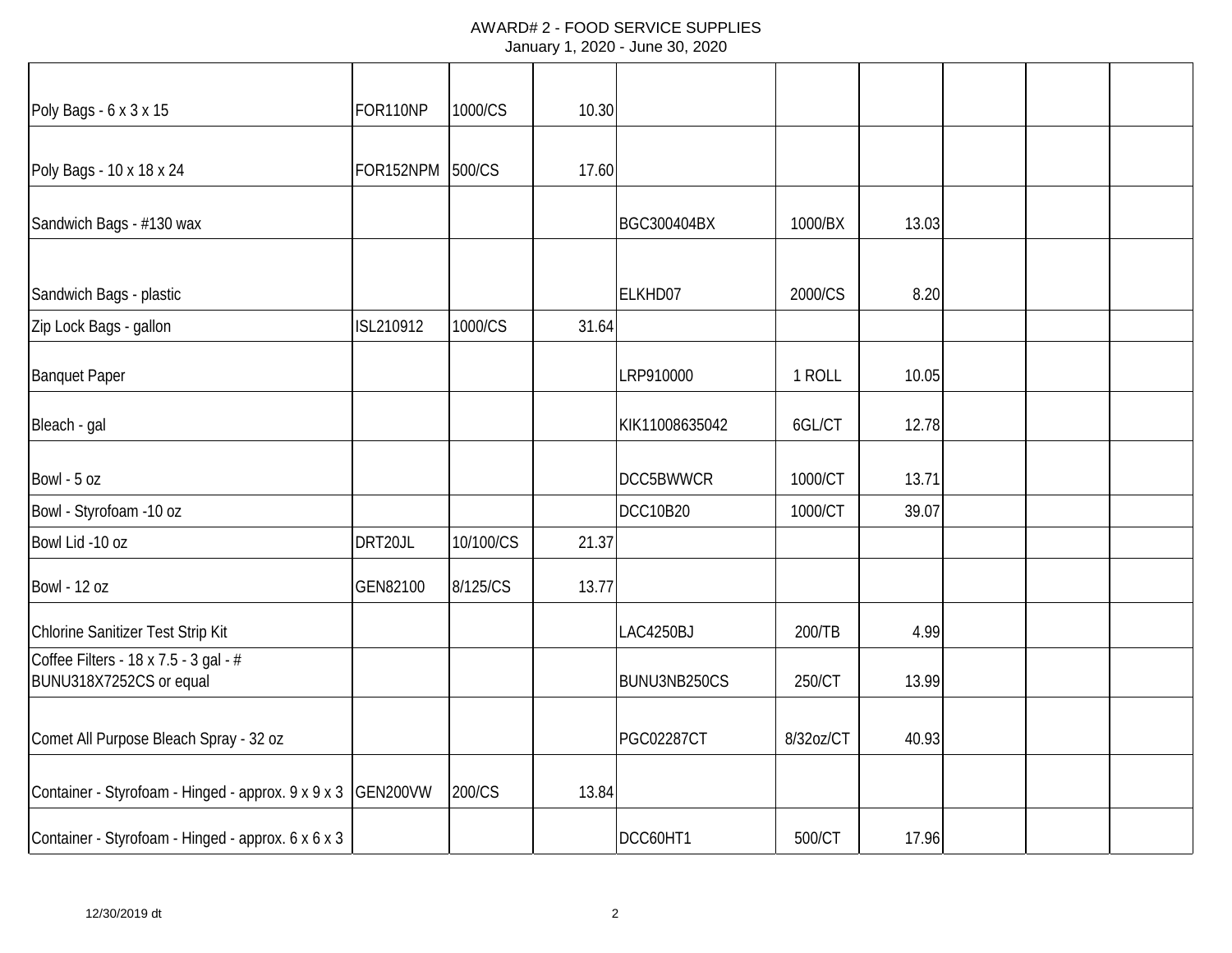| Cotton Cloth - approx. 16" x 18"                   |                     |           |       | WNCBTW30      | 12/DZ    | 4.59  |  |  |
|----------------------------------------------------|---------------------|-----------|-------|---------------|----------|-------|--|--|
|                                                    | SMZG132501          |           |       |               |          |       |  |  |
| Cream Cleanser - qt                                | 2                   | 12QT/CS   | 20.08 |               |          |       |  |  |
| Cup - Foam - squat - 4 oz                          |                     |           |       | DCC4J6        | 1000/CT  | 21.03 |  |  |
| Cup Lid - Foam - squat - 4 oz                      |                     |           |       | DCC6JL        | 1000/CT  | 12.40 |  |  |
| Cup - Foam - squat - 8 oz                          |                     |           |       | DCC8SJ20      | 1000/CT  | 37.53 |  |  |
| Cup Lid - Foam - squat - 8 oz                      | DRT20JL             | 10/100/CS | 21.37 |               |          |       |  |  |
| Cup - Hot/Cold, 8 oz - want DC8J8                  |                     |           |       | DCC8J8        | 1000/CT  | 19.65 |  |  |
| Cup Lid - Hot/Cold, 8 oz                           |                     |           |       | DCC8JL        | 1000/CT  | 12.73 |  |  |
| Cup - Hot/Cold, 14-16 oz                           | <b>DRT16J16</b>     | 25/40/CS  | 40.31 |               |          |       |  |  |
| Cup - Paper - 1 oz                                 |                     |           |       | <b>SCC100</b> | 5000/CT  | 49.85 |  |  |
| Cup - Plastic - 1 oz                               |                     |           |       | CSWPC1C25100  | 2500/CT  | 14.43 |  |  |
| Cup - Souffle - 2 oz                               |                     |           |       | DCCP200N      | 2500/CT  | 14.43 |  |  |
| Cup Lid - Souffle - 2 oz                           |                     |           |       | DCCPL200N     | 2500/CT  | 14.48 |  |  |
|                                                    |                     |           |       |               |          |       |  |  |
| <b>Cupcake Liner Papers</b>                        |                     |           |       | HFM610031     | 10000/CT | 44.26 |  |  |
| Deli Container - clear w/lid - 12 oz - rectangular |                     |           |       | GNPAD12       | 200/CT   | 25.32 |  |  |
| Dinex 8 oz disposable lids for 8 oz Turnbury mugs  | DIN30008775 1000/CS |           | 39.06 |               |          |       |  |  |
| Dawn Dish Soap - gallon                            | SMZP270500          | 4GL/CS    | 16.58 |               |          |       |  |  |
| Dishwasher Detergent - Cascade (or equal)          | <b>PNG40152</b>     | 6/750Z/CS | 34.35 |               |          |       |  |  |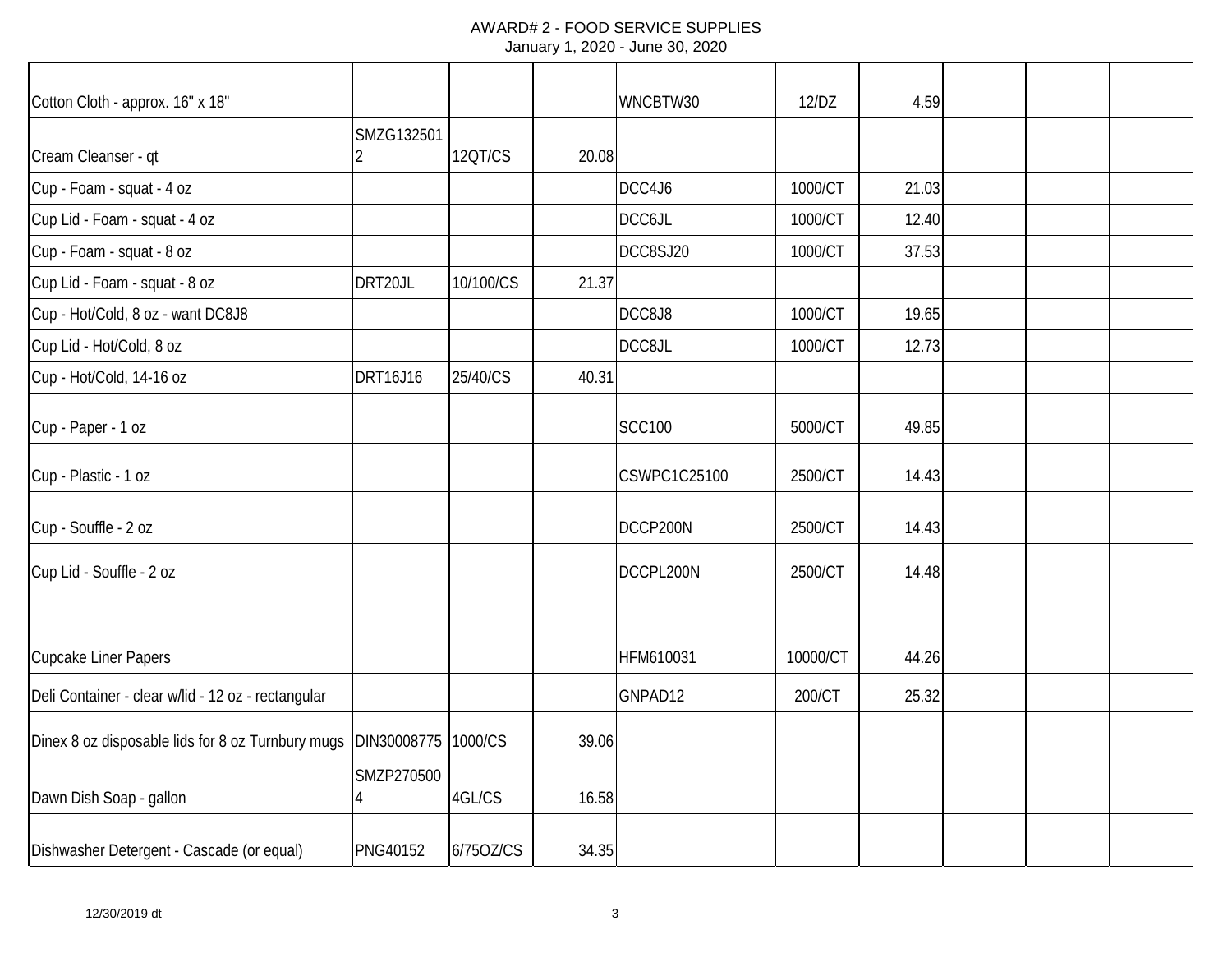| <b>Excaliber Sanitizer</b>                                |                           |                                                  |       |                  |          |       |  |  |
|-----------------------------------------------------------|---------------------------|--------------------------------------------------|-------|------------------|----------|-------|--|--|
| Film - 18" x 500'                                         |                           |                                                  |       | IBSFSW1802K      | 1 ROLL   | 10.39 |  |  |
| Flash Dri equal to CX8 Rinse Drying Agent - 5 gal<br>pail | SMZC071000<br>15          | 5GL/CS                                           | 36.18 |                  |          |       |  |  |
| Gloves - latex - small - for food handling                |                           |                                                  |       | <b>CSWLGPPGS</b> | 1000/CS  | 24.21 |  |  |
| Gloves - latex - medium - for food handling               |                           |                                                  |       | <b>CSWLGPPGM</b> | 1000/CS  | 24.21 |  |  |
| Gloves - latex - large - for food handling                |                           |                                                  |       | <b>CSWLGPPGL</b> | 1000/CS  | 24.21 |  |  |
| Gloves - plastic - for food handling                      |                           |                                                  |       | CSWPEMHD1010100  | 10000/CS | 32.45 |  |  |
| Hair Nets - about 24"                                     |                           |                                                  |       | CSWSBC24W1000    | 1000/CS  | 18.02 |  |  |
| Hair Nets - larger than 24"                               | <b>FDIHN500BR 144/BX</b>  |                                                  | 6.86  |                  |          |       |  |  |
| Heavy Duty Floor Cleaner (liquid)                         | SMZB032000<br>4           | 4/1GAL/CS                                        | 16.55 |                  |          |       |  |  |
| Ice Bags - Empty - 5 lb                                   | FOR127NPEX POLY BAG,<br>H | 8X4X18<br><b>EXTRA</b><br><b>HEAVY</b><br>500/CS | 28.40 |                  |          |       |  |  |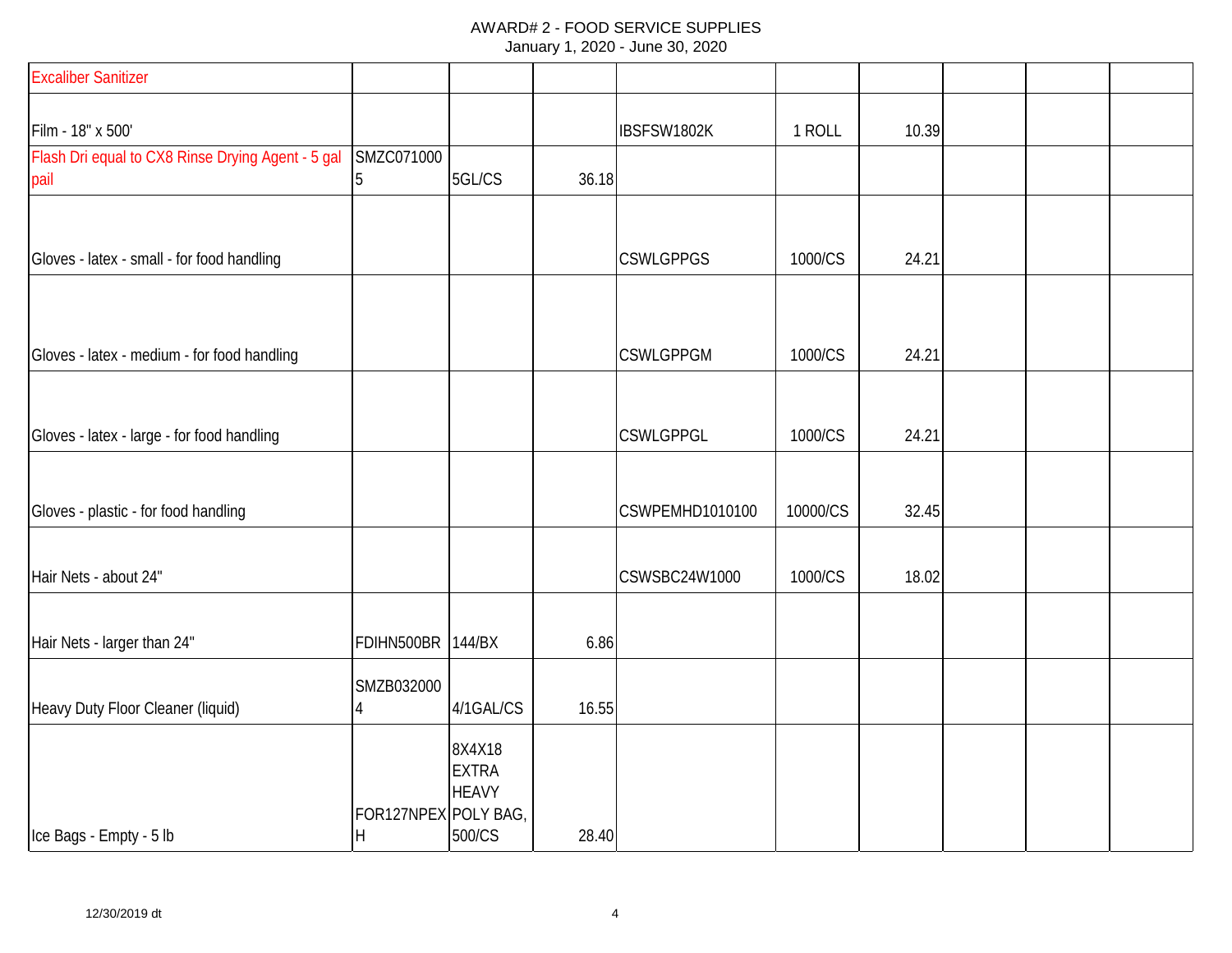| Laundry Detergent - liquid                   | SMZW420004 4/1GAL/CS |           | 19.51 |                    |            |       |  |  |
|----------------------------------------------|----------------------|-----------|-------|--------------------|------------|-------|--|--|
| Laundry Detergent - powder                   | SMZC059705<br>0      | 50LBS BOX | 21.55 |                    |            |       |  |  |
| Lime Away                                    | SMZL212500           | 4/1GAL/CS | 23.14 |                    |            |       |  |  |
| Napkins - 1 ply                              | CASN130              | 24/333/CS | 19.74 |                    |            |       |  |  |
| Pan Liners - 16.375" x 24.375"               |                      |           |       | <b>GENPANLINER</b> | 1000/CT    | 30.56 |  |  |
| Paper Place Mats (white)                     |                      |           |       | LMILP100           | 1000/CT    | 9.62  |  |  |
| Paper Place Mats (green)                     | SNF6025              | 1000/CS   | 15.72 |                    |            |       |  |  |
| Paper Place Mats (red)                       | SNF6005              | 1000/CS   | 15.72 |                    |            |       |  |  |
| Paper Towels - Brown - roll for Towel Master |                      |           |       | GPC26490           | 6/1150'/CT | 60.49 |  |  |
| Paper Towels - White - roll                  | CASK085              | 30/85/CS  | 16.18 |                    |            |       |  |  |
| Plastic Forks (bulk)                         | NPP406010            | 1000/CS   | 4.70  |                    |            |       |  |  |
| Plastic Knives (bulk)                        | NPP406017            | 1000/CS   | 4.70  |                    |            |       |  |  |
| Plastic Spoons (bulk)                        | NPP406014            | 1000/CS   | 4.70  |                    |            |       |  |  |
| Plastic Wrap - 18" x 2,000'                  |                      |           |       | IBSFSW1802K        | 1 ROLL     | 10.39 |  |  |
| Plates - paper - 6"                          | ASP10106             | 10/100/CS | 10.10 |                    |            |       |  |  |
| Plates - paper - 9"                          |                      |           |       | SGV4212860         | 1000/CS    | 15.96 |  |  |
| Plates - styrofoam - 9"                      |                      |           |       | DCC9PWCR           | 500/CT     | 12.87 |  |  |
| Plates - styrofoam - 10.25"                  |                      |           |       | DCC10PWCR          | 500/CT     | 20.75 |  |  |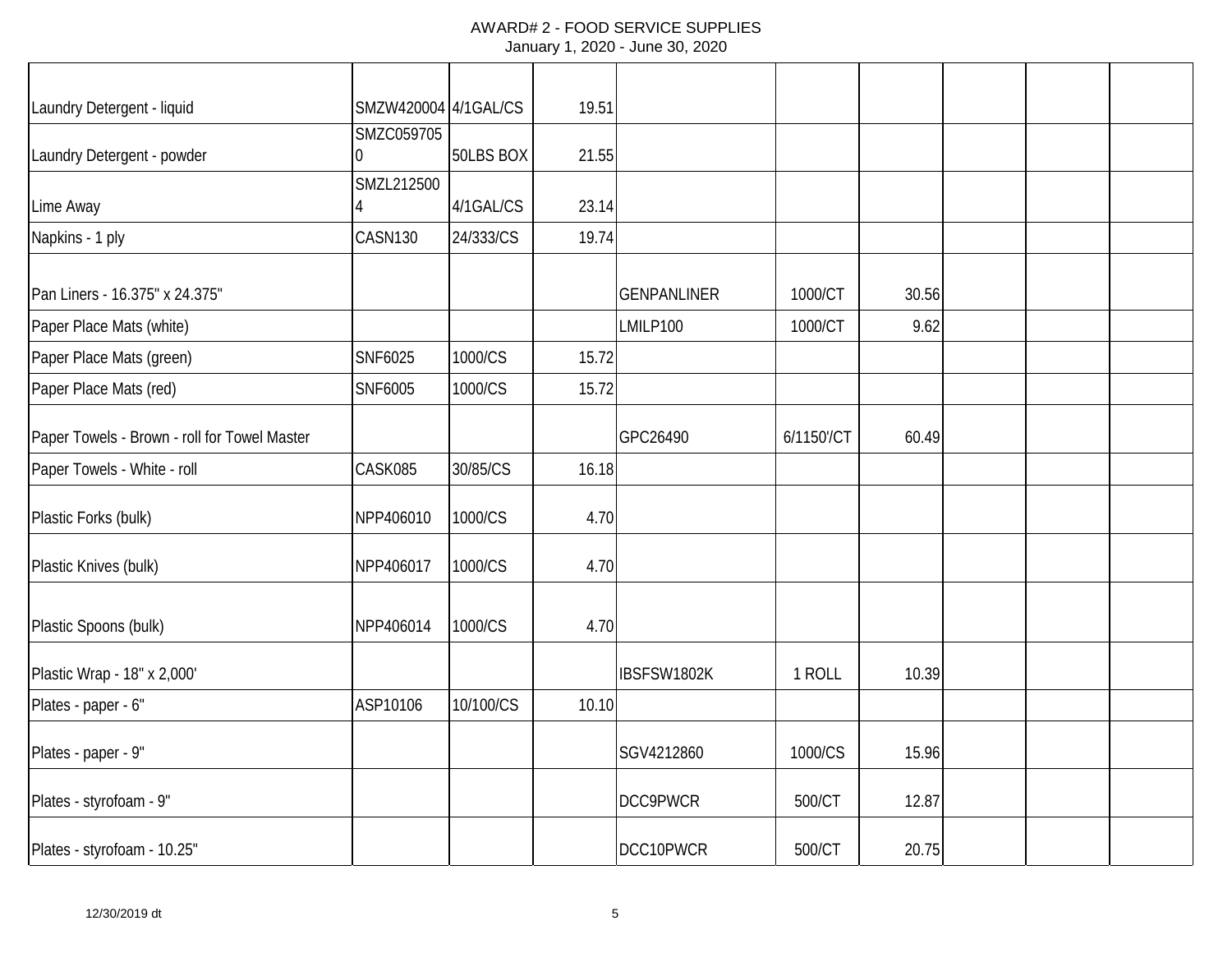|                                                         |                              | <b>AJAX</b><br><b>POWDER</b><br><b>CLEANSER</b> |        |                  |              |       |  |  |
|---------------------------------------------------------|------------------------------|-------------------------------------------------|--------|------------------|--------------|-------|--|--|
| Powder Cleaner - qt                                     | <b>CPL4278</b>               | 24/210Z/CS                                      | 23.43  |                  |              |       |  |  |
| Sacks 1/6                                               | DUO80076                     | 500/CS                                          | 38.44  |                  |              |       |  |  |
| <b>Scotch Brite Pads</b>                                | DSCMD69                      | 6/10/CS                                         | 10.83  |                  |              |       |  |  |
| Speedball Cleaner                                       | SMZC059501<br>$\overline{2}$ | <b>120T/CS</b>                                  | 18.48  |                  |              |       |  |  |
| Stainless Steel Scrubber                                |                              |                                                 |        | PME75004292      | <b>72/CT</b> | 18.21 |  |  |
| Tray - aluminum - 3 compartment HDM                     |                              |                                                 |        | CSWFC3CT250      | 250/CS       | 31.17 |  |  |
| Water Test Strips (7347636) QUAQR                       |                              |                                                 |        | <b>LAC2951</b>   | 100/TB       | 4.77  |  |  |
| Wypalls x 60                                            |                              |                                                 |        | <b>LGCG6202X</b> | 180/CS       | 10.29 |  |  |
|                                                         |                              |                                                 |        |                  |              |       |  |  |
| Zappers all purpose towels - blue                       | CHX8725                      | 400/CS                                          | 35.09  |                  |              |       |  |  |
| 3 compartment tray with heat film (Oliver 7230-<br>6100 | OLV2103                      | 600/CS                                          | 169.08 |                  |              |       |  |  |
| 32 oz spray bottle                                      |                              |                                                 |        | TOL120125        | 1 EACH       | 0.37  |  |  |
| Trigger sprayer for 32 oz bottle                        |                              |                                                 |        | TOL110246        | 1 EACH       | 0.37  |  |  |
|                                                         |                              |                                                 |        |                  |              |       |  |  |